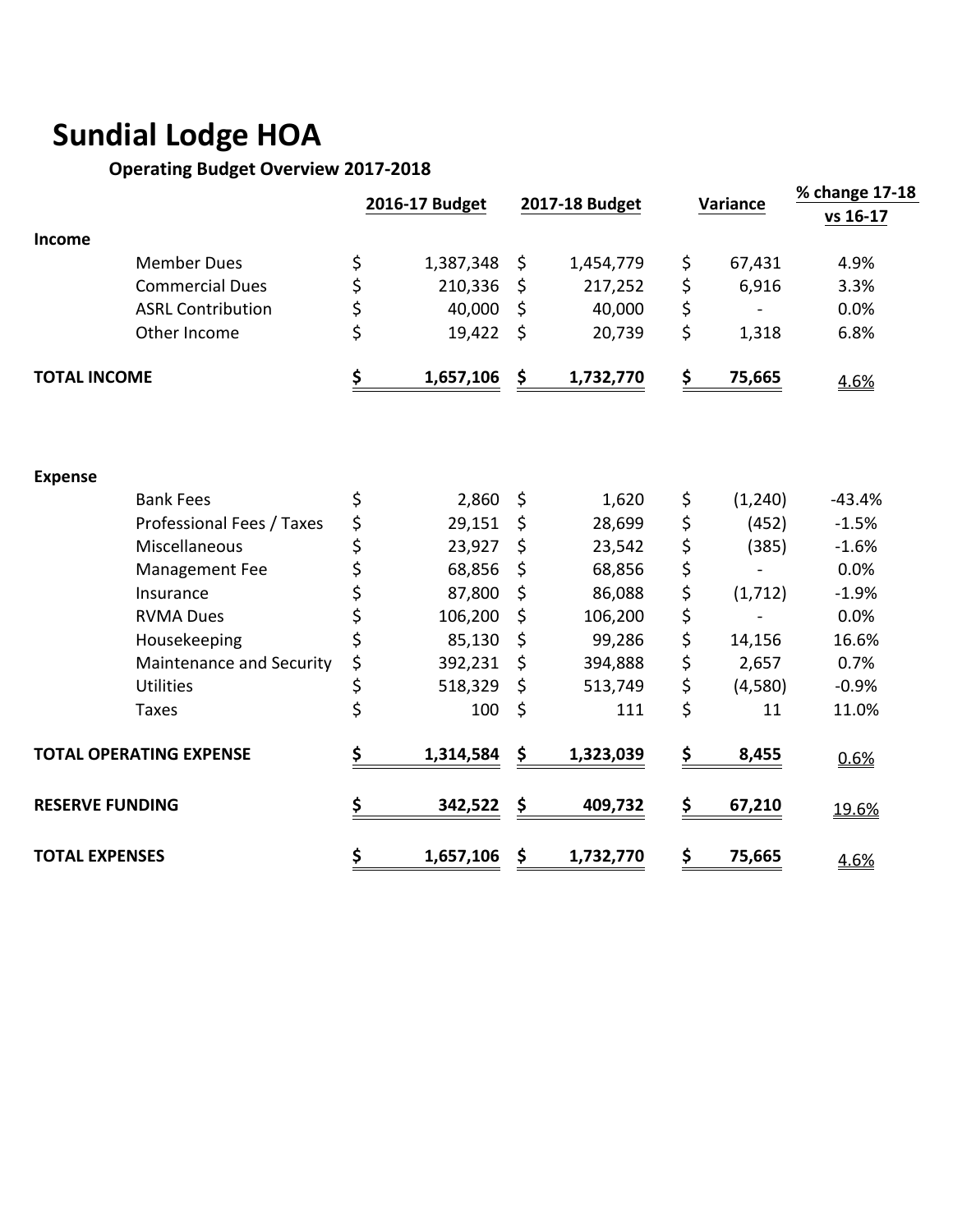| Ordinary Income/Expense                                     |                          | <b>Jun 17</b>            | <b>Jul 17</b>              | Aug 17                     | Sep 17                  | Oct 17                  | Nov 17                   | Dec 17                     | Jan 18                      | Feb <sub>18</sub>         | <b>Mar 18</b>             | Apr 18                  | <b>TOTAL</b>               |
|-------------------------------------------------------------|--------------------------|--------------------------|----------------------------|----------------------------|-------------------------|-------------------------|--------------------------|----------------------------|-----------------------------|---------------------------|---------------------------|-------------------------|----------------------------|
|                                                             |                          |                          |                            |                            |                         |                         |                          |                            |                             |                           |                           |                         |                            |
| Income                                                      |                          |                          |                            |                            |                         |                         |                          |                            |                             |                           |                           |                         |                            |
| Dues and assessments-grtrly                                 |                          |                          |                            |                            |                         |                         |                          |                            |                             |                           |                           |                         |                            |
| <b>Member Dues</b>                                          | 121.392.97               | 121.392.97               | 121.392.97                 | 121.392.97                 | 121.392.97              | 121.392.97              | 121.392.97               | 121.392.97                 | 121.392.97                  | 121.392.97                | 121.392.97                | 119.456.33              | 1,454,779.00               |
| <b>Retail/Commercial Dues</b>                               | 18,404.40                | 18,404.40                | 18,404.40                  | 18,404.40                  | 18,404.40               | 18,404.40               | 18,404.40                | 18,404.40                  | 18,404.40                   | 18,404.40                 | 18,404.40                 | 14,804.08               | 217,252.48                 |
| 40700 - ASRL Contribution                                   | 3,333.33                 | 3,333.33                 | 3,333.34                   | 3,333.34                   | 3,333.34                | 3,333.34                | 3,333.34                 | 3,333.34                   | 3,333.34                    | 3,333.34                  | 3,333.32                  | 3,333.30                | 40,000.00                  |
| <b>Total Dues and assessments-grtrly</b>                    | 143,130.70               | 143,130.70               | 143,130.71                 | 143,130.71                 | 143,130.71              | 143,130.71              | 143,130.71               | 143,130.71                 | 143,130.71                  | 143,130.71                | 143,130.69                | 137,593.71              | 1,712,031.48               |
| Interest & finance charges<br>Interest inc-Operating fund   | 10.00                    | 5.00                     | 10.00                      | 50.00                      | 10.00                   | 100.00                  | 10.00                    | 100.00                     | 10.00                       | 0.00                      | 10.00                     | 10.00                   | 325.00                     |
| Finance charges and late fees                               | 100.00                   |                          | 100.00                     |                            | 100.00                  | 0.00                    | 100.00                   | 0.00                       | 100.00                      | 50.00                     | 100.00                    | 0.00                    | 650.00                     |
| Total Interest & finance charges                            | 110.00                   | 5.00                     | 110.00                     | 50.00                      | 110.00                  | 100.00                  | 110.00                   | 100.00                     | 110.00                      | 50.00                     | 110.00                    | 10.00                   | 975.00                     |
| Other fees and revenues                                     |                          |                          |                            |                            |                         |                         |                          |                            |                             |                           |                           |                         |                            |
| 49250 - Meeting Room Rental                                 | 1,000.00                 | 0.00                     | 0.00                       | 0.00                       | 1,500.00                |                         | 1,000.00                 |                            | 1,500.00                    | 1,000.00                  |                           | 1,500.00                | 7,500.00                   |
| Vending income                                              |                          |                          |                            | 100.00                     |                         | 104.00                  |                          | 60.00                      |                             |                           |                           |                         | 264.00                     |
| Misc income                                                 | 1.000.00                 | 1.000.00                 | 1,000.00                   | 1.000.00                   | 1.000.00                | 1,000.00                | 1.000.00                 | 1,000.00                   | 1.000.00                    | 1.000.00                  | 1,000.00                  | 1,000.00                | 12,000.00                  |
| <b>Total Other fees and revenues</b>                        | 2,000.00                 | 1,000.00                 | 1,000.00                   | 1,100.00                   | 2.500.00                | 1,104.00                | 2,000.00                 | 1,060.00                   | 2,500.00                    | 2,000.00                  | 1,000.00                  | 2,500.00                | 19,764.00                  |
| <b>Total Income</b>                                         | 145,240.70               | 144,135.70               | 144,240.71                 | 144,280.71                 | 145,740.71              | 144.334.71              | 145.240.71               | 144.290.71                 | 145.740.71                  | 145,180.71                | 144,240.69                | 140,103.71              | 1,732,770.48               |
| <b>Gross Profit</b>                                         | 145,240.70               | 144,135.70               | 144,240.71                 | 144,280.71                 | 145,740.71              | 144,334.71              | 145,240.71               | 144,290.71                 | 145,740.71                  | 145,180.71                | 144,240.69                | 140,103.71              | 1,732,770.48               |
| Expense                                                     |                          |                          |                            |                            |                         |                         |                          |                            |                             |                           |                           |                         |                            |
| <b>Administrative costs</b>                                 |                          |                          |                            |                            |                         |                         |                          |                            |                             |                           |                           |                         |                            |
| Bank and credit card fees                                   |                          |                          |                            |                            |                         |                         |                          |                            |                             |                           |                           |                         |                            |
| <b>Bank fees</b>                                            | 135.00                   | 135.00                   | 135.00                     | 135.00                     | 135.00                  | 135.00                  | 135.00                   | 135.00                     | 135.00                      | 135.00                    | 135.00                    | 135.00                  | 1,620.00                   |
| <b>Total Bank and credit card fees</b>                      | 135.00                   | 135.00                   | 135.00                     | 135.00                     | 135.00                  | 135.00                  | 135.00                   | 135.00                     | 135.00                      | 135.00                    | 135.00                    | 135.00                  | 1,620.00                   |
| <b>Professional fees</b>                                    |                          |                          |                            |                            |                         |                         |                          |                            |                             |                           |                           |                         |                            |
| Legal fees                                                  | 1,000.00                 | 1,000.00                 | 1,000.00                   | 1,000.00                   | 1,000.00                | 1,000.00                | 1,000.00                 | 1,000.00                   | 1,000.00                    | 1,000.00                  | 1,000.00                  | 1,000.00                | 12,000.00                  |
| <b>Audit and Accounting Fees</b>                            | 850.00                   | 850.00                   | 5,000.00                   | 1,850.00                   | 1,850.00                | 850.00                  | 1,849.10                 | 850.00                     | 2,200.00                    | 850.00                    | 850.00                    | 850.00                  | 18,699.10                  |
| <b>Total Professional fees</b>                              | 1,850.00                 | 1,850.00                 | 6.000.00                   | 2,850.00                   | 2.850.00                | 1,850.00                | 2,849.10                 | 1,850.00                   | 3,200.00                    | 1,850.00                  | 850.00                    | 850.00                  | 28,699.10                  |
| Miscellaneous admin costs                                   |                          |                          |                            |                            |                         |                         |                          |                            |                             |                           |                           |                         |                            |
| <b>Office Supplies</b>                                      |                          | 50.00                    | 185.00                     | 100.00                     |                         |                         | 650.00                   | 650.00                     | 650.00                      | 650.00                    | 300.00                    | 100.00                  | 3,335.00                   |
| <b>Computer Repair</b>                                      |                          |                          |                            |                            |                         |                         | 0.00                     |                            |                             |                           |                           |                         | 0.00                       |
| <b>Training &amp; Software Costs</b>                        |                          |                          |                            |                            |                         |                         |                          | 0.00                       |                             |                           |                           |                         | 0.00                       |
| License/Fees/Dues                                           |                          |                          |                            |                            |                         | 13.00                   |                          | 100.00                     | 50.00                       |                           |                           |                         | 163.00                     |
| Newsletter                                                  | 50.00                    | 50.00                    | 50.00                      | 50.00                      | 50.00                   | 50.00                   | 50.00                    | 50.00                      | 50.00                       | 50.00                     | 50.00                     | 50.00                   | 600.00                     |
| Postage & Mailing                                           | 40.00                    | 150.00                   | 7.00                       |                            | 34.00                   | 14.00                   | 14.00                    | 15.00                      | 25.00                       | 19.00                     | 20.00                     | 20.00                   | 358.00                     |
| Printing                                                    |                          |                          | 0.00                       |                            |                         |                         |                          | 0.00                       |                             |                           |                           |                         | 0.00                       |
| Miscellaneous, other                                        |                          | 68.91                    | 339.40                     |                            |                         | 150.00                  | 50.00                    | 204.85                     | 272.67                      | 0.00                      |                           |                         | 1,085.83                   |
| <b>Holiday Decorations</b>                                  |                          |                          |                            |                            |                         |                         |                          | 1.000.00                   |                             |                           |                           |                         | 1,000.00                   |
| 50465 - Lobby Flowers                                       | 0.00                     | 0.00                     |                            |                            | 0.00                    |                         |                          |                            |                             |                           |                           |                         | 0.00                       |
| 50475 - Bad Debt<br><b>Trustee Expense</b>                  | 0.00                     | 0.00                     | 0.00<br>3,500.00           | 0.00                       | 0.00<br>4,500.00        | 0.00<br>1,000.00        | 0.00                     | 0.00                       | 0.00<br>5,000.00            | 0.00                      | 0.00<br>3,000.00          | 0.00                    | 0.00<br>17,000.00          |
| <b>Total Miscellaneous admin costs</b>                      | 90.00                    | 318.91                   | 4,081.40                   | 150.00                     | 4,584.00                | 1,227.00                | 764.00                   | 2,019.85                   | 6,047.67                    | 719.00                    | 3,370.00                  | 170.00                  | 23,541.83                  |
| <b>Management Fee</b>                                       | 5,738.00                 | 5,738.00                 | 5,738.00                   | 5,738.00                   | 5,738.00                | 5,738.00                | 5,738.00                 | 5,738.00                   | 5,738.00                    | 5,738.00                  | 5,738.00                  | 5,738.00                | 68,856.00                  |
| Insurance expense                                           | 7.068.00                 | 7,068.00                 | 7.068.00                   | 7.068.00                   | 7,068.00                | 7,068.00                | 7,280.00                 | 7,280.00                   | 7,280.00                    | 7,280.00                  | 7,280.00                  | 7,280.00                | 86,088.00                  |
| <b>Total Administrative costs</b>                           | 14,881.00                | 15,109.91                | 23,022.40                  | 15,941.00                  | 20,375.00               | 16,018.00               | 16,766.10                | 17,022.85                  | 22,400.67                   | 15,722.00                 | 17,373.00                 | 14,173.00               | 208,804.93                 |
| <b>RVMA Dues</b>                                            | 8,850.00                 | 8,850.00                 | 8,850.00                   | 8,850.00                   | 8,850.00                | 8,850.00                | 8,850.00                 | 8,850.00                   | 8,850.00                    | 8,850.00                  | 8,850.00                  | 8,850.00                | 106,200.00                 |
| Housekeeping                                                |                          |                          |                            |                            |                         |                         |                          |                            |                             |                           |                           |                         |                            |
| <b>Housekeeping wages</b>                                   | 4.200.00                 | 4.800.00                 | 7.730.00                   | 4.080.00                   | 5.255.00                | 5.175.00                | 4.141.20                 | 5,508.00                   | 7.874.40                    | 8.537.40                  | 7,800.00                  | 4.400.00                | 69,501.00                  |
| <b>Housekeeping Supplies</b>                                | 250.00                   | 250.00                   | 1,000.00                   | 700.00                     | 350.00                  | 100.00                  | 475.00                   | 700.00                     | 1,000.00                    | 1,100.00                  | 1,000.00                  | 800.00                  | 7,725.00                   |
| <b>Pool Towels</b>                                          |                          | 1,500.00                 |                            | 1,500.00                   | 0.00                    | 1,200.00                |                          | 1,700.00                   |                             | 1,200.00                  | 0.00                      | 1,200.00                | 8,300.00                   |
| <b>Laundry of Pool Towels</b>                               | 160.00                   | 650.00                   | 2,800.00                   | 1,200.00                   | 400.00                  | 100.00                  | 50.00                    | 1.600.00                   | 2,050.00                    | 1.900.00                  | 2.000.00                  | 850.00                  | 13,760.00                  |
| <b>Total Housekeeping</b>                                   | 4,610.00                 | 7,200.00                 | 11,530.00                  | 7,480.00                   | 6,005.00                | 6,575.00                | 4,666.20                 | 9,508.00                   | 10,924.40                   | 12,737.40                 | 10,800.00                 | 7,250.00                | 99,286.00                  |
| <b>Maintenance and security</b>                             |                          |                          |                            |                            |                         |                         |                          |                            |                             |                           |                           |                         |                            |
| Maint wages, taxes & benefits                               |                          |                          |                            |                            |                         |                         |                          |                            |                             |                           |                           |                         |                            |
| <b>Maintenance wages</b>                                    | 22,000.00                | 22,000.00                | 22,000.00                  | 23,000.00                  | 22,000.00               | 21,000.00               | 21,000.00                | 21,000.00                  | 20,000.00                   | 21,000.00                 | 20,500.00                 | 20,500.00               | 256,000.00                 |
| Total Maint wages, taxes & benefits                         | 22,000.00                | 22,000.00                | 22,000.00                  | 23,000.00                  | 22.000.00               | 21,000.00               | 21,000.00                | 21,000.00                  | 20,000.00                   | 21.000.00                 | 20,500.00                 | 20,500.00               | 256,000.00                 |
| Repairs, maintenance & suppli                               |                          |                          |                            |                            |                         |                         |                          |                            |                             |                           |                           |                         |                            |
| 60500 - Programmed Maintenance                              | 1,988.43                 | 4,327.00                 | 4,228.12                   | 225.00                     | 380.00                  | 1,786.13                | 3,476.00                 | 4,967.29                   | 344.80                      | 798.82                    | 1,000.00                  | 1,000.00                | 24,521.59                  |
|                                                             |                          |                          |                            |                            |                         |                         |                          |                            |                             |                           |                           |                         |                            |
| <b>Grounds and parking</b>                                  |                          | 864.09                   | 704.00                     |                            |                         | 616.00                  | 2,509.35                 | 796.24                     |                             |                           | 450.00                    | 450.00                  | 6,389.68                   |
| <b>Building exterior repairs</b>                            |                          |                          |                            |                            |                         |                         | 190.00                   |                            |                             |                           |                           |                         | 190.00                     |
| <b>Carpet Cleaning</b>                                      |                          | 2,179.00                 |                            |                            |                         |                         |                          | 750.00                     |                             | 253.50                    |                           | 2,179.00                | 5,361.50                   |
| Common areas, walls                                         | 204.47                   | 421.70                   | 442.98                     | 160.05                     | 224.52                  | 154.68                  | 985.51                   | 427.41                     | 123.84                      | 123.84                    |                           |                         | 3,269.00                   |
| Elevators, escalators & stair                               | 640.00                   | 640.00                   | 640.00                     | 640.00                     | 640.00                  | 640.00                  | 640.00                   | 780.00                     | 660.00                      | 660.00                    | 660.00                    | 660.00                  | 7,900.00                   |
| Supplies-Pool                                               | 1,400.00                 | 1,400.00                 | 1,400.00                   | 1,400.00                   | 750.00                  | 750.00                  | 750.00                   | 1,500.00                   | 1,100.00                    | 1,000.00                  | 1,000.00                  | 1,000.00                | 13,450.00                  |
| <b>Pest Control</b>                                         |                          | 225.00                   | 225.00                     |                            | 225.00                  | 235.00                  | 225.00                   | 225.00                     | 225.00                      | 225.00                    | 225.00                    | 225.00                  | 2,260.00                   |
| <b>Supplies-Building</b>                                    | 101.36                   | 97.21                    | 730.04                     | 2,000.00                   | 162.65                  | 4.38                    | 759.00                   | 2,321.60                   | 211.99                      | 195.69                    | 225.00                    | 225.00                  | 7,033.92                   |
| <b>Supplies-Equipment</b>                                   |                          |                          |                            |                            |                         |                         | 590.00                   |                            |                             |                           |                           |                         | 590.00                     |
| Supplies- Grounds & parking                                 | 2,250.00                 | 46.90                    |                            |                            |                         |                         |                          | 2.070.00                   |                             | 201.38                    |                           |                         | 4,568.28                   |
| <b>Supplies-Electric</b>                                    | 301.32                   | 1,370.93                 | 397.81                     | 317.24                     | 845.92                  | 443.67                  | 301.32                   | 301.32                     | 385.00                      | 692.39                    | 250.00                    | 250.00                  | 5,856.92                   |
| <b>Supplies-Operating</b>                                   | 76.80                    |                          |                            | 1,775.74                   | 131.00                  |                         |                          |                            |                             | 24.77                     |                           |                         | 2,008.31                   |
| Supplies-Plumbing                                           | 111.96                   |                          |                            | 264.10                     | 933.34                  | 4.000.45                |                          |                            |                             |                           |                           |                         | 5,309.85                   |
| <b>Painting &amp; Supplies</b>                              |                          | 1,900.00                 |                            |                            |                         |                         |                          | 56.45                      | 28.66                       |                           |                           |                         | 1,985.11                   |
| <b>Rental Equipment</b>                                     | 7,074.34                 | 13,471.83                | 8,767.95                   | 6,782.13                   | 4,292.43                | 8,630.31                | 10,426.18                | 14,195.31                  | 630.00<br>3,709.29          | 4,175.39                  | 3,810.00                  | 5,989.00                | 630.00<br>91,324.16        |
| Total Repairs, maintenance & suppli<br>Snow & trash removal |                          |                          |                            |                            |                         |                         |                          |                            |                             |                           |                           |                         |                            |
| <b>Snow Removal</b>                                         |                          |                          |                            |                            |                         |                         | 720.00                   | 1,440.00                   | 3,500.00                    | 4,500.00                  | 3,500.00                  | 1,000.00                | 14,660.00                  |
| Trash and refuse removal                                    | 650.00                   | 650.00                   | 650.00                     | 650.00                     | 650.00                  | 650.00                  | 650.00                   | 650.00                     | 650.00                      | 650.00                    | 650.00                    | 650.00                  | 7,800.00                   |
| <b>Total Snow &amp; trash removal</b>                       | 650.00                   | 650.00                   | 650.00                     | 650.00                     | 650.00                  | 650.00                  | 1.370.00                 | 2,090.00                   | 4,150.00                    | 5,150.00                  | 4.150.00                  | 1.650.00                | 22,460.00                  |
| Security and safety costs                                   |                          |                          |                            |                            |                         |                         |                          |                            |                             |                           |                           |                         |                            |
| <b>Security wages</b>                                       | 1,336.50                 | 891.00                   | 1,381.05                   | 920.70                     | 920.70                  | 920.70                  | 900.00                   | 1,470.15                   | 1,470.15                    | 1,683.00                  | 1,400.00                  | 1,400.00                | 14,693.95                  |
| <b>Security Systems</b>                                     | 160.00                   | 160.00                   | 720.00                     | 1.460.00                   | 1.400.00                | 800.00                  | 600.00                   | 1.110.00                   | 1.300.00                    | 900.00                    | 900.00                    | 900.00                  | 10.410.00                  |
| <b>Total Security and safety costs</b>                      | 1.496.50                 | 1.051.00                 | 2,101.05                   | 2.380.70                   | 2.320.70                | 1.720.70                | 1,500.00                 | 2.580.15                   | 2.770.15                    | 2.583.00                  | 2.300.00                  | 2,300.00                | 25,103.95                  |
| <b>Total Maintenance and security</b>                       | 31,220.84                | 37,172.83                | 33.519.00                  | 32,812.83                  | 29,263.13               | 32,001.01               | 34.296.18                | 39 865 46                  | 30.629.44                   | 32 908 39                 | 30.760.00                 | 30 439 00               | 394.888.11                 |
| <b>Utilities</b>                                            |                          |                          |                            |                            |                         |                         |                          |                            |                             |                           |                           |                         |                            |
| Gas - lodge and pool                                        | 5,533.00                 | 5,366.00                 | 4,460.00                   | 4,890.00                   | 2,577.00                | 8,978.00                | 1,936.00                 | 19,500.00                  | 18,250.00                   | 16,240.00                 | 13,195.00                 | 9,135.00                | 110,060.00                 |
| Electricity                                                 | 10.998.00                | 10.951.00                | 18,374.00                  | 22.874.00                  | 17,304.00               | 14.122.00               | 11.159.00                | 11.930.00                  | 15,836.00                   | 13,447.00                 | 13.195.00                 | 12,992.00               | 173,182.00                 |
| Water                                                       | 7,916.00                 | 7,916.00                 | 7,916.00                   | 7,916.00                   | 7,916.00                | 7,916.00                | 7,916.00                 | 8,035.00                   | 8,035.00                    | 8,035.00                  | 8,035.00                  | 8,035.00                | 95,587.00                  |
| Sewer and septic                                            | 6,392.00                 | 6,392.00                 | 6,392.00                   | 6,392.00                   | 6,392.00                | 6,392.00                | 6,392.00                 | 6,486.00                   | 6,486.00                    | 6,486.00                  | 6,486.00                  | 6,486.00                | 77,174.00                  |
| Telephone                                                   | 978.54                   | 894.24                   | 967.54                     | 949.68                     | 946.53                  | 942.03                  | 569.70                   | 1.344.30                   | 940.83                      | 568.61                    | 750.00                    | 750.00                  | 10.602.00                  |
| Telephone recovery from monthly billouts - \$22/unit        | (396.00)                 |                          |                            | (396.00)                   |                         |                         | (396.00)                 |                            |                             | (396.00)                  |                           |                         | (1,584.00)                 |
| Cable television/satellite                                  | 2,396.84                 | 2,396.84                 | 2.396.84                   | 2,396.84                   | 2,822.59                | 2.396.84                | 2.396.84                 | 2,401.80                   | 2.401.84                    | 2,445.91                  | 2.445.91                  | 2,445.91                | 29,345.00                  |
| <b>Internet Expense</b><br><b>Total Utilities</b>           | 1,338.47                 | 1,338.47<br>35 254 55    | 1,338.46                   | 2,708.40                   | 1.375.20                | 1.369.93                | 2.708.40                 | 1,369.93                   | 1.369.93                    | 1,788.47                  | 1,338.47                  | 1,338.47                | 19,382.60                  |
|                                                             | 35,156.85                |                          | 41,844.84                  | 47,730.92                  | 39,333.32               | 42,116.80               | 32,681.94                | 51,067.03                  | 53,319.60                   | 48,614.99                 | 45,445.38                 | 41,182.38               | 513,748.60                 |
| Provision for income taxes<br>State income taxes            |                          |                          |                            |                            |                         |                         |                          |                            | 111.00                      |                           |                           |                         | 111.00                     |
| <b>Total Provision for income taxes</b>                     |                          |                          |                            |                            |                         |                         |                          |                            |                             |                           |                           |                         |                            |
|                                                             |                          |                          |                            |                            |                         |                         |                          |                            | 111.00                      |                           |                           |                         | 111.00                     |
| <b>Total Expense</b>                                        | 94,718.69<br>50.522.01   | 103,587.29<br>40.548.41  | 118,766.24<br>25.474.47    | 112,814.75<br>31 465 96    | 103,826.45<br>41.914.26 | 105,560.81<br>38 773 90 | 97,260.42<br>47.980.29   | 126,313.34<br>17.977.37    | 126,235.11<br>19,505.60     | 118,832.78<br>26.347.93   | 113,228.38<br>31.012.31   | 101,894.38<br>38.209.33 | 1,323,038.64<br>409 731 84 |
| Net Ordinary Income                                         |                          |                          |                            |                            |                         |                         |                          |                            |                             |                           |                           |                         |                            |
| Other Income/Expense<br>Other Income                        |                          |                          |                            |                            |                         |                         |                          |                            |                             |                           |                           |                         |                            |
| <b>Reserve for replacements-DNP</b>                         |                          |                          |                            |                            |                         |                         |                          |                            |                             |                           |                           |                         |                            |
| <b>Qtry Reserve Assessments</b>                             | (33,985.90)              | (33,985.90)              | (33,985.90)                | (33,985.90)                | (33,985.90)             | (33,985.90)             | (33,985.90)              | (33,985.90)                | (33,985.90)                 | (33,985.90)               | (33,985.90)               | (33,986.32)             | (407, 831.22)              |
| <b>Special Reserve Assessments</b>                          | (950.31)                 | (950.31)                 |                            |                            |                         |                         |                          |                            |                             |                           |                           |                         | (1,900.62)                 |
| <b>Total Reserve for replacements-DNP</b>                   | (34, 936.21)             | (34, 936.21)             | (33,985.90)                | (33,985.90)                | (33,985.90)             | (33, 985.90)            | (33,985.90)              | (33,985.90)                | (33,985.90)                 | (33,985.90)               | (33,985.90)               | (33,986.32)             | (409, 731.84)              |
| <b>Total Other Income</b>                                   | (34,936.21)              | (34, 936.21)             | (33,985.90)                | (33.985.90)                | (33,985.90)             | (33, 985.90)            | (33,985.90)              | (33,985.90)                | (33,985.90)                 | (33,985.90)               | (33,985.90)               | (33,986.32)             | (409, 731.84)              |
| Net Other Income<br>Net Income                              | (34,936.21)<br>15,585.80 | (34, 936.21)<br>5,612.20 | (33,985.90)<br>(8, 511.43) | (33,985.90)<br>(2, 519.94) | (33,985.90)<br>7,928.36 | (33,985.90)<br>4,788.00 | (33,985.90)<br>13,994.39 | (33,985.90)<br>(16,008.53) | (33,985.90)<br>(14, 480.30) | (33,985.90)<br>(7,637.97) | (33,985.90)<br>(2,973.59) | (33,986.32)<br>4,223.01 | (409, 731.84)<br>0.00      |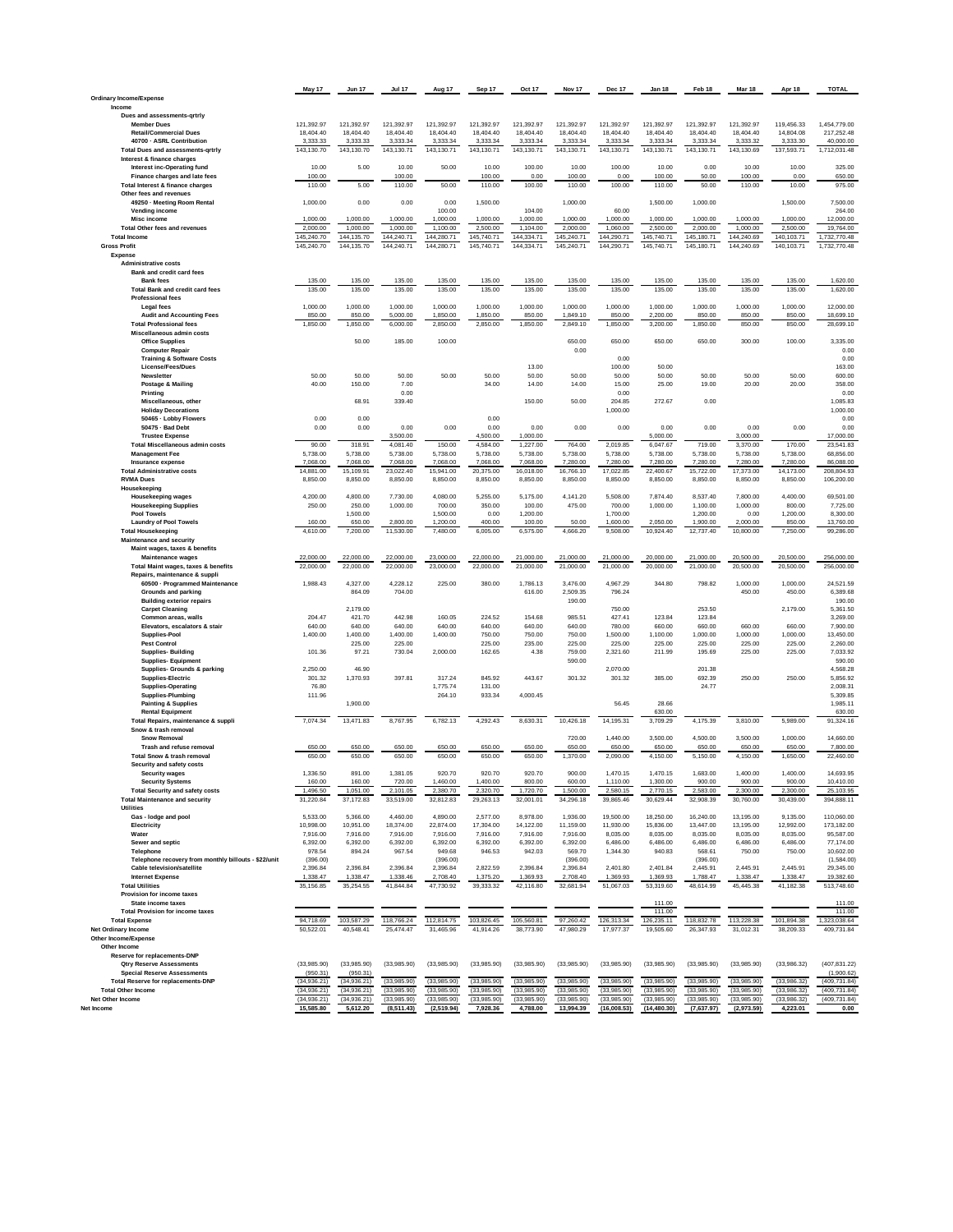|                                                                                 | <b>May 16</b>            | <b>Jun 16</b>            | <b>Jul 16</b>            | Aug 16                   | Sep 16                   | <b>Oct 16</b>            | <b>Nov 16</b>            | <b>Dec 16</b>            | <b>Jan 17</b>         | Feb 17                | Mar 17                   | Apr 17                   | <b>TOTAL</b>                |
|---------------------------------------------------------------------------------|--------------------------|--------------------------|--------------------------|--------------------------|--------------------------|--------------------------|--------------------------|--------------------------|-----------------------|-----------------------|--------------------------|--------------------------|-----------------------------|
| Ordinary Income/Expense                                                         |                          |                          |                          |                          |                          |                          |                          |                          |                       |                       |                          |                          |                             |
| Income                                                                          |                          |                          |                          |                          |                          |                          |                          |                          |                       |                       |                          |                          |                             |
| Dues and assessments-qrtrly                                                     |                          |                          |                          |                          |                          |                          |                          |                          |                       |                       |                          |                          |                             |
| <b>Member Dues</b><br>Member dues                                               | 115,612.35<br>(107.18)   | 115,612.35               | 115,612.35               | 115,612.35               | 115,612.35               | 115,612.35               | 115,612.35<br>(2.917.80) | 115,612.35               | 115,612.35            | 115,612.35            | 115,612.35               | 115,612.35               | 1,387,348.20<br>(3,024.98)  |
| <b>Retail/Commercial Dues</b>                                                   | 17,528.00                | 17,528.00                | 17,528.00                | 17,528.00                | 17,528.00                | 17,528.00                | 17,528.00                | 17,528.00                | 17,528.00             | 17,528.00             | 17,528.00                | 17,528.00                | 210,336.00                  |
| 40700 - ASRL Contribution                                                       | 3,333.33                 | 3,333.33                 | 3,333.34                 | 3,333.34                 | 3,333.34                 | 3,333.34                 | 3,333.34                 | 3,333.34                 | 3,333.34              | 3,333.34              | 3,333.32                 | 3,333.30                 | 40,000.00                   |
| <b>Total Dues and assessments-grtrly</b>                                        | 136,366.50               | 136,473.68               | 136,473.69               | 136,473.69               | 136,473.69               | 136,473.69               | 133,555.89               | 136,473.69               | 136,473.69            | 136,473.69            | 136,473.67               | 136,473.65               | 1,634,659.22                |
| Interest & finance charges                                                      |                          |                          |                          |                          |                          |                          |                          |                          |                       |                       |                          |                          |                             |
| <b>Interest inc-Operating fund</b><br>Finance charges and late fees             | 9.30<br>1,282.46         |                          | 1,230.24                 | 17.15                    | 656.94                   | 524.96                   | 2,423.37                 | 44.75<br>115.00          | 9.30<br>305.00        | 8.14                  | 10.00                    | 10.00                    | 108.64<br>6,537.97          |
| Total Interest & finance charges                                                | 1,291.76                 |                          | 1,230.24                 | 17.15                    | 656.94                   | 524.96                   | 2,423.37                 | 159.75                   | 314.30                | 8.14                  | 10.00                    | 10.00                    | 6,646.61                    |
| Other fees and revenues                                                         |                          |                          |                          |                          |                          |                          |                          |                          |                       |                       |                          |                          |                             |
| 49250 - Meeting Room Rental                                                     |                          |                          |                          |                          |                          |                          |                          |                          |                       |                       | 7,500.00                 | 0.00                     | 7,500.00                    |
| Vending income                                                                  | 1.000.00                 | 1.000.00                 | 1.000.00                 | 1.010.00                 | 1.000.00                 | 1.000.00                 | 1.005.00                 | 58.10<br>1,000.00        | 1.778.03              | 25.17                 | 1.000.00                 | 1.000.00                 | 58.10<br>11,818.20          |
| Misc income<br><b>Total Other fees and revenues</b>                             | 1,000.00                 | 1,000.00                 | 1,000.00                 | 1,010.00                 | 1,000.00                 | 1,000.00                 | 1,005.00                 | 1,058.10                 | 1,778.03              | 25.17                 | 8,500.00                 | 1,000.00                 | 19,376.30                   |
| <b>Total Income</b>                                                             | 138,658.26               | 137,473.68               | 138,703.93               | 137,500.84               | 138,130.63               | 137,998.65               | 136,984.26               | 137,691.54               | 138,566.02            | 136,507.00            | 144,983.67               | 137,483.65               | 1,660,682.13                |
| <b>Gross Profit</b>                                                             | 138,658.26               | 137,473.68               | 138,703.93               | 137,500.84               | 138,130.63               | 137,998.65               | 136,984.26               | 137,691.54               | 138,566.02            | 136,507.00            | 144,983.67               | 137,483.65               | 1,660,682.13                |
| Expense                                                                         |                          |                          |                          |                          |                          |                          |                          |                          |                       |                       |                          |                          |                             |
| <b>Administrative costs</b><br>Bank and credit card fees                        |                          |                          |                          |                          |                          |                          |                          |                          |                       |                       |                          |                          |                             |
| <b>Bank fees</b>                                                                | 123.55                   | 135.51                   | 115.80                   | 124.75                   | 171.64                   | 139.80                   | 123.10                   | 148.30                   | 126.08                | 128.37                | 125.00                   | 125.00                   | 1,586.90                    |
| <b>Total Bank and credit card fees</b>                                          | 123.55                   | 135.51                   | 115.80                   | 124.75                   | 171.64                   | 139.80                   | 123.10                   | 148.30                   | 126.08                | 128.37                | 125.00                   | 125.00                   | 1,586.90                    |
| <b>Professional fees</b>                                                        |                          |                          |                          |                          |                          |                          |                          |                          |                       |                       |                          |                          |                             |
| Legal fees                                                                      | 1,250.00<br>850.00       | 50.00<br>850.00          | 2,800.90                 | 175.00<br>850.00         | 4,146.00<br>850.00       | 5,371.00<br>850.00       | 843.92<br>1,849.10       | 350.00<br>850.00         | 2,200.00              | 1,400.00<br>850.00    | 500.00<br>850.00         | 500.00<br>850.00         | 14,585.92<br>14,500.00      |
| <b>Audit and Accounting Fees</b><br><b>Total Professional fees</b>              | 2,100.00                 | 900.00                   | 2,800.90                 | 1,025.00                 | 4,996.00                 | 6,221.00                 | 2,693.02                 | 1,200.00                 | 2,200.00              | 2,250.00              | 850.00                   | 850.00                   | 28,085.92                   |
| Miscellaneous admin costs                                                       |                          |                          |                          |                          |                          |                          |                          |                          |                       |                       |                          |                          |                             |
| <b>Office Supplies</b>                                                          |                          | 16.65                    | 176.34                   |                          |                          |                          | 1,149.40                 | 116.26                   | 981.45                | 0.00                  | 983.77                   | 0.00                     | 3,423.87                    |
| <b>Computer Repair</b>                                                          |                          |                          |                          |                          |                          |                          | 281.72                   | 39.38                    |                       |                       |                          |                          | 281.72<br>39.38             |
| <b>Training &amp; Software Costs</b><br>License/Fees/Dues                       |                          |                          |                          |                          |                          | 13.00                    |                          | 89.38                    | 50.00                 |                       |                          |                          | 152.38                      |
| Newsletter                                                                      | 50.00                    | 50.00                    | 50.00                    | 50.00                    | 50.00                    | 50.00                    | 50.00                    | 50.00                    | 50.00                 | 50.00                 | 50.00                    | 50.00                    | 600.00                      |
| Postage & Mailing                                                               |                          | 13.50                    | 7.00                     |                          | 33.50                    | 14.00                    | 14.50                    | 15.80                    | 24.60                 | 18.70                 | 20.00                    | 20.00                    | 181.60                      |
| Printing                                                                        |                          |                          | 85.07                    |                          |                          |                          | 0.00                     | 796.24<br>204.85         | 222.67                |                       |                          |                          | 881.31<br>1.660.59          |
| Miscellaneous, other<br><b>Holiday Decorations</b>                              |                          | 68.91                    | 339.40                   |                          |                          | 824.76                   |                          | 945.83                   |                       | 0.00                  |                          |                          | 945.83                      |
| 50465 - Lobby Flowers                                                           | 428.20                   | 1,498.70                 |                          |                          | 0.00                     |                          |                          |                          |                       |                       |                          |                          | 1,926.90                    |
| 50475 - Bad Debt                                                                | 300.00                   | 300.00                   | 300.00                   | 300.00                   | 300.00                   | 300.00                   | 300.00                   | 300.00                   | 300.00                | 300.00                | 300.00                   | 300.00                   | 3,600.00                    |
| <b>Trustee Expense</b>                                                          |                          |                          | 3,388.78                 |                          | 4,477.07                 | 855.41                   |                          |                          | 4,987.90              |                       | 3,200.00                 |                          | 16,909.16                   |
| <b>Total Miscellaneous admin costs</b><br><b>Management Fee</b>                 | 778.20<br>5,738.00       | 1,947.76<br>5,738.00     | 4,346.59<br>5,738.00     | 350.00<br>5,738.00       | 4,860.57<br>5,738.00     | 2,057.17<br>5,738.00     | 1,795.62<br>5,738.00     | 2,557.74<br>5,738.00     | 6,616.62<br>5,738.00  | 368.70<br>5,738.00    | 4,553.77<br>5,738.00     | 370.00<br>5,738.00       | 30,602.74<br>68,856.00      |
| Insurance expense                                                               | 7,068.00                 | 7,068.00                 | 7,068.00                 | 7,068.00                 | 7,068.00                 | 7,068.00                 | 7,068.00                 | 7,068.00                 | 7,068.00              | 7,068.00              | 7,068.00                 | 7,068.00                 | 84.816.00                   |
| <b>Total Administrative costs</b>                                               | 15,807.75                | 15,789.27                | 20,069.29                | 14,305.75                | 22,834.21                | 21,223.97                | 17,417.74                | 16,712.04                | 21,748.70             | 15,553.07             | 18,334.77                | 14,151.00                | 213,947.56                  |
| <b>RVMA Dues</b>                                                                | 8,850.00                 | 8,850.00                 | 8,850.00                 | 8,850.00                 | 8,850.00                 | 8,850.00                 | 8,850.00                 | 8,850.00                 | 8,850.00              | 8,850.00              | 8,850.00                 | 8,850.00                 | 106,200.00                  |
| Housekeeping<br>Housekeeping wages                                              | 4.130.00                 | 4.705.00                 | 7.730.00                 | 4,080.00                 | 5,255.00                 | 5.175.00                 | 4.060.00                 | 5.395.00                 | 7.720.00              | 8,370.00              | 7,800.00                 | 4,000.00                 | 68,420.00                   |
| <b>Housekeeping Supplies</b>                                                    | 46.62                    | 493.70                   | 1,055.98                 | 507.48                   | 197.68                   | 160.70                   | 485.62                   | 727.53                   | 1,226.16              | 1,135.60              | 1,000.00                 | 800.00                   | 7,837.07                    |
| <b>Pool Towels</b>                                                              |                          | 1,594.51                 | 1,443.49                 | 1,729.92                 |                          |                          | 1,723.73                 |                          |                       | 1,723.73              |                          |                          | 8,215.38                    |
| <b>Laundry of Pool Towels</b>                                                   | 151.80                   | 652.60                   | 2,789.80                 | 1,178.20                 | 395.40                   | 103.00                   | 24.80                    | 1.642.80                 | 2.031.60              | 1,902.00              | 2.000.00                 | 850.00                   | 13,722.00                   |
| <b>Total Housekeeping</b>                                                       | 4.328.42                 | 7.445.81                 | 13,019.27                | 7.495.60                 | 5,848.08                 | 5.438.70                 | 6,294.15                 | 7.765.33                 | 10.977.76             | 13.131.33             | 10,800.00                | 5,650.00                 | 98.194.45                   |
| Maintenance and security<br>Maint wages, taxes & benefits                       |                          |                          |                          |                          |                          |                          |                          |                          |                       |                       |                          |                          |                             |
| Maintenance wages                                                               | 21,060.00                | 24,660.00                | 25,650.00                | 23,490.00                | 21,120.00                | 20,870.00                | 21,150.00                | 20,160.00                | 18,690.00             | 18,225.00             | 20,500.00                | 20,500.00                | 256,075.00                  |
| Total Maint wages, taxes & benefits                                             | 21,060.00                | 24,660.00                | 25,650.00                | 23,490.00                | 21,120.00                | 20,870.00                | 21,150.00                | 20,160.00                | 18,690.00             | 18,225.00             | 20,500.00                | 20,500.00                | 256,075.00                  |
| Repairs, maintenance & suppli                                                   | 1.988.43                 | 4.327.00                 | 4.228.12                 |                          | 380.00                   | 1.786.13                 | 3.476.00                 | 4.967.29                 | 344.80                | 798.82                | 1.000.00                 | 1.000.00                 | 24.521.59                   |
| 60500 - Programmed Maintenance<br><b>Grounds and parking</b>                    |                          | 864.09                   | 704.00                   | 225.00                   |                          | 616.00                   | 2,509.35                 | 796.24                   |                       | 201.38                |                          |                          | 5,691.06                    |
| <b>Building exterior repairs</b>                                                |                          |                          |                          |                          |                          |                          | 190.00                   |                          |                       |                       |                          |                          | 190.00                      |
| <b>Carpet Cleaning</b>                                                          |                          | 2,179.00                 |                          |                          | 2,972.50                 |                          |                          |                          | 105.00                | 105.00                |                          |                          | 5,361.50                    |
| Common areas, walls                                                             | 204.47                   | 421.70                   | 442.98                   | 160.05                   | 224.52                   | 154.68                   | 985.51                   | 427.41                   | 123.84                | 123.84                |                          |                          | 3,269.00                    |
| Elevators, escalators & stair<br>Supplies-Pool                                  | 255.00<br>1,542.71       | 640.00<br>3,036.86       | 640.00<br>240.00         | 640.00<br>1,389.69       | 640.00<br>389.89         | 640.00<br>1,230.20       | 640.00<br>0.00           | 788.85<br>1,611.95       | 640.00<br>386.00      | 1,205.00<br>924.94    | 1,888.00<br>1,000.00     | 640.00<br>1,000.00       | 9,256.85<br>12.752.24       |
| <b>Pest Control</b>                                                             |                          | 225.00                   | 225.00                   |                          | 225.00                   | 235.00                   | 225.00                   | 225.00                   | 225.00                | 0.00                  | 225.00                   | 225.00                   | 2,035.00                    |
| <b>Supplies-Building</b>                                                        | 101.36                   | 97.21                    | 730.04                   | 2,000.00                 | 162.65                   | 4.38                     | 759.00                   | 2,321.60                 | 211.99                | 47.86                 | 225.00                   | 225.00                   | 6,886.09                    |
| <b>Supplies-Equipment</b>                                                       | 2,250.00                 | 46.90                    |                          |                          |                          |                          | 590.62                   | 2,070.00                 |                       | 172.60<br>0.00        |                          |                          | 763.22<br>4,366.90          |
| Supplies- Grounds & parking<br><b>Supplies-Electric</b>                         | 301.32                   | 1,370.93                 | 397.81                   | 317.24                   | 845.92                   | 443.67                   | 301.32                   | 301.32                   | 385.00                | 692.39                | 250.00                   | 250.00                   | 5,856.92                    |
| <b>Supplies-Operating</b>                                                       | 76.80                    |                          |                          | 1,775.74                 | 131.00                   |                          |                          |                          |                       | 0.00                  |                          |                          | 1,983.54                    |
| <b>Supplies-Plumbing</b>                                                        | 111.96                   |                          |                          | 264.10                   | 933.34                   | 4.000.45                 |                          |                          |                       |                       |                          |                          | 5,309.85                    |
| <b>Painting &amp; Supplies</b>                                                  |                          | 1,893.35                 |                          |                          |                          |                          |                          | 56.45                    | 28.66                 |                       |                          |                          | 1,978.46                    |
| <b>Rental Equipment</b><br>Total Repairs, maintenance & suppli                  | 6,832.05                 | 15,102.04                | 7,607.95                 | 6,771.82                 | 6,904.82                 | 9,110.51                 | 9,676.80                 | 13,566.11                | 629.94<br>3,080.23    | 4,271.83              | 4,588.00                 | 3,340.00                 | 629.94<br>90,852.16         |
| Snow & trash removal                                                            |                          |                          |                          |                          |                          |                          |                          |                          |                       |                       |                          |                          |                             |
| <b>Snow Removal</b>                                                             |                          |                          |                          |                          |                          |                          | 720.00                   | 1,440.00                 | 3,861.03              | 6,115.00              | 3,500.00                 | 1,000.00                 | 16,636.03                   |
| Trash and refuse removal<br><b>Total Snow &amp; trash removal</b>               | 650.00<br>650.00         | 650.00<br>650.00         | 650.00<br>650.00         | 650.00<br>650.00         | 650.00<br>650.00         | 650.00<br>650.00         | 650.00<br>1,370.00       | 650.00<br>2,090.00       | 0.00<br>3,861.03      | 0.00<br>6,115.00      | 650.00<br>4.150.00       | 650.00<br>1.650.00       | 6,500.00<br>23.136.03       |
| Security and safety costs                                                       |                          |                          |                          |                          |                          |                          |                          |                          |                       |                       |                          |                          |                             |
| <b>Security wages</b>                                                           | 1,336.50                 | 891.00                   | 1,381.05                 | 920.70                   | 920.70                   | 920.70                   | 900.00                   | 1,470.15                 | 1,470.15              | 1,683.00              | 1,400.00                 | 1,400.00                 | 14,693.95                   |
| <b>Security Systems</b>                                                         | 160.00                   |                          | 720.76                   | 1,460.00                 | 1,377.59                 | 960.00                   |                          | 1,110.00                 | 1,310.00              | 1,512.41              | 1.512.41                 | 1,512.41                 | 11,635.58                   |
| <b>Total Security and safety costs</b><br><b>Total Maintenance and security</b> | 1,496.50<br>30,038.55    | 891.00<br>41,303.04      | 2,101.81<br>36,009.76    | 2.380.70<br>33,292.52    | 2.298.29<br>30,973.11    | 1,880.70<br>32,511.21    | 900.00<br>33,096.80      | 2,580.15<br>38,396.26    | 2,780.15<br>28,411.41 | 3,195.41<br>31,807.24 | 2,912.41<br>32,150.41    | 2,912.41<br>28,402.41    | 26,329.53<br>396,392.72     |
| <b>Utilities</b>                                                                |                          |                          |                          |                          |                          |                          |                          |                          |                       |                       |                          |                          |                             |
| Gas - lodge and pool                                                            | 5,450.76                 | 5,287.06                 | 4,394.15                 | 4,818.15                 | 2.538.97                 | 8.845.75                 | 1,907.55                 | 20,412.21                | 17,980.43             | 12,767.24             | 13,000.00                | 9,000.00                 | 106,402.27                  |
| Electricity                                                                     | 10,835.04                | 10,788.93                | 18,101.98                | 22,536.43                | 17,048.32                | 13,913.37                | 10,993.89                | 11,753.86                | 15,601.89             | 13,248.35             | 13,121.19                | 12,800.00                | 170,743.25                  |
| Water<br>Sewer and septic                                                       | 7,915.18<br>6,237.21     | 7,915.18<br>6,237.21     | 7,915.18<br>6,202.68     | 7,915.18<br>6,202.68     | 7,915.18<br>6,295.72     | 7,915.18<br>6,202.68     | 7,915.18<br>6,295.72     | 7,915.18<br>6,295.72     | 7,915.18<br>6,392.23  | 7,915.18<br>6,392.23  | 7,915.18<br>6,392.23     | 7,915.18<br>6,400.00     | 94,982.16<br>75,546.31      |
| Telephone                                                                       | 978.54                   | 894.24                   | 967.54                   | 949.68                   | 946.53                   | 942.03                   | 569.76                   | 1,344.32                 | 940.83                | 934.24                | 531.91                   | 750.00                   | 10,749.62                   |
| Telephone recovery from monthly billouts - \$22/unit                            | (396.00)                 |                          |                          | (396.00)                 |                          |                          | (396.00)                 |                          |                       | (396.00)              |                          |                          | (1,584.00)                  |
| Cable television/satellite                                                      | 2.396.84                 | 2.396.84                 | 2.396.84                 | 2,396.84                 | 2.822.59                 | 2.396.84                 | 2.396.84                 | 2.401.84                 | 2.401.84              | 2,445.91              | 2.445.91                 | 2.445.91                 | 29,345.04                   |
| <b>Internet Expense</b><br><b>Total Utilities</b>                               | 1,338.47<br>34,756.04    | 1,338.47                 | 1,338.47<br>41,316.84    | 2,708.40                 | 1,375.20<br>38 942 51    | 1,369.93<br>41.585.78    | 2,708.40<br>32.391.34    | 1,369.93                 | 1,369.93<br>52.602.33 | 1,819.93              | 1,338.47<br>44 744 89    | 1,338.47                 | 19,414.07<br>505.598.72     |
| Provision for income taxes                                                      |                          | 34,857.93                |                          | 47,131.36                |                          |                          |                          | 51,493.06                |                       | 45,127.08             |                          | 40,649.56                |                             |
| State income taxes                                                              |                          |                          |                          |                          |                          |                          |                          |                          | 111.00                |                       |                          |                          | 111.00                      |
| <b>Total Provision for income taxes</b>                                         |                          |                          |                          |                          |                          |                          |                          |                          | 111.00                |                       |                          |                          | 111.00                      |
| <b>Total Expense</b>                                                            | 93,780.76                | 108 246 05               | 119,265.16               | 111.075.23               | 107 447 91               | 109.609.66               | 98,050.03                | 123,216.69               | 122,701.20            | 114,468.72            | 114,880.07               | 97,702.97                | 1,320,444.45                |
| Net Ordinary Income<br>Other Income/Expense                                     | 44,877.50                | 29,227.63                | 19,438.77                | 26,425.61                | 30.682.72                | 28.388.99                | 38,934.23                | 14,474.85                | 15,864.82             | 22.038.28             | 30,103.60                | 39,780.68                | 340,237.68                  |
| Other Income                                                                    |                          |                          |                          |                          |                          |                          |                          |                          |                       |                       |                          |                          |                             |
| Reserve for replacements-DNP                                                    |                          |                          |                          |                          |                          |                          |                          |                          |                       |                       |                          |                          |                             |
| <b>Qtrv Reserve Assessments</b>                                                 | (29, 437.00)             | (27.425.50)              | (27, 425.50)             | (27, 425.50)             | (27, 425.50)             | (27, 425.50)             | (27, 425.50)             | (27, 425.50)             | (27, 425.50)          | (27, 425.50)          | (27, 425.50)             | (27, 042.58)             | (330, 734.58)               |
| <b>Special Reserve Assessments</b><br><b>Total Reserve for replacements-DNP</b> | (950.31)<br>(30, 387.31) | (950.31)<br>(28, 375.81) | (950.31)<br>(28, 375.81) | (950.31)<br>(28, 375.81) | (950.31)<br>(28, 375.81) | (950.31)<br>(28, 375.81) | (950.31)<br>(28, 375.81) | (950.31)<br>(28, 375.81) | 0.00<br>(27, 425.50)  | 0.00<br>(27, 425.50)  | (950.31)<br>(28, 375.81) | (950.31)<br>(27, 992.89) | (9,503.10)<br>(340, 237.68) |
| <b>Total Other Income</b>                                                       | (30, 387.31)             | (28, 375.81)             | (28, 375.81)             | (28, 375.81)             | (28, 375.81)             | (28, 375.81)             | (28, 375.81)             | (28.375.81)              | (27, 425.50)          | (27, 425.50)          | (28, 375.81)             | (27, 992.89)             | (340, 237.68)               |
| Net Other Income                                                                | (30, 387.31)             | (28, 375.81)             | (28, 375.81)             | (28, 375.81)             | (28, 375.81)             | (28, 375.81)             | (28, 375.81)             | (28, 375.81)             | (27, 425.50)          | (27, 425.50)          | (28, 375.81)             | (27, 992.89)             | (340, 237.68)               |
| Net Income                                                                      | 14,490.19                | 851.82                   | (8,937.04)               | (1,950.20)               | 2,306.91                 | 13.18                    | 10,558.42                | (13,900.96)              | (11,560.68)           | (5,387.22)            | 1,727.79                 | 11,787.79                | 0.00                        |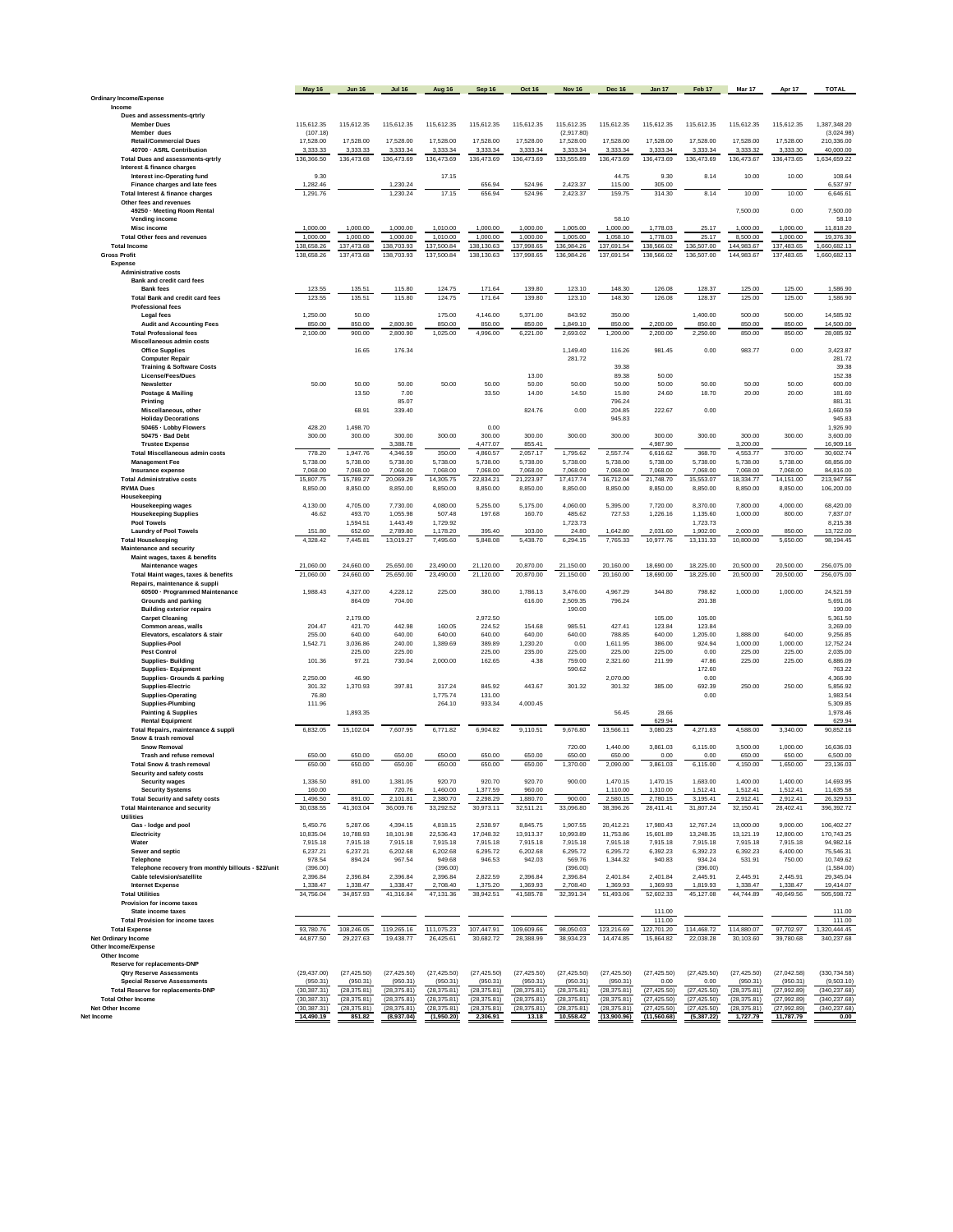#### **2016 - 2017 FY SUNDIAL HOA BUDGET**

|                                          | 16-May     | 16-Jun     | 16-Jul     | 16-Aug     | 16-Sep     | 16-Oct     | 16-Nov     | 16-Dec     | 17-Jan     | 17-Feb     | 17-Mar     | 17-Apr     | <b>TOTAL</b> |
|------------------------------------------|------------|------------|------------|------------|------------|------------|------------|------------|------------|------------|------------|------------|--------------|
| <b>Ordinary Income/Expense</b>           |            |            |            |            |            |            |            |            |            |            |            |            |              |
| Income                                   |            |            |            |            |            |            |            |            |            |            |            |            |              |
| Dues and assessments-grtrly              |            |            |            |            |            |            |            |            |            |            |            |            |              |
| <b>Member Dues</b>                       | 115,612.35 | 115,612.35 | 115,612.35 | 115,612.35 | 115,612.35 | 115,612.35 | 115,612.35 | 115,612.35 | 115,612.35 | 115,612.35 | 115,612.35 | 115,612.35 | 1,387,348.20 |
| <b>Retail/Commercial Dues</b>            | 17,528.00  | 17,528.00  | 17,528.00  | 17,528.00  | 17,528.00  | 17,528.00  | 17,528.00  | 17,528.00  | 17,528.00  | 17,528.00  | 17,528.00  | 17,528.00  | 210,336.00   |
| 40700 - ASRL Contribution                | 3,333.33   | 3,333.33   | 3,333.33   | 3,333.33   | 3,333.33   | 3,333.33   | 3.333.33   | 3,333.33   | 3,333.33   | 3,333.33   | 3.333.33   | 3,333.37   | 40,000.00    |
| <b>Total Dues and assessments-grtrly</b> | 136,473.68 | 136,473.68 | 136,473.68 | 136,473.68 | 136,473.68 | 136,473.68 | 136,473.68 | 136,473.68 | 136,473.68 | 136,473.68 | 136,473.68 | 136,473.72 | 1,637,684.20 |
|                                          |            |            |            |            |            |            |            |            |            |            |            |            |              |
| Interest & finance charges               |            |            |            |            |            |            |            |            |            |            |            |            |              |
| Interest inc-Operating fund              | 252.00     | 100.00     | 119.50     | 200.00     | 200.00     | 100.00     | 100.00     | 100.00     | 250.00     | 200.00     | 200.00     | 200.00     | 2,021.50     |
| Finance charges and late fees            | 200.00     | 200.00     | 200.00     | 200.00     | 200.00     | 200.00     | 200.00     | 200.00     | 200.00     | 200.00     | 200.00     | 200.00     | 2,400.00     |
| Total Interest & finance charges         | 452.00     | 300.00     | 319.50     | 400.00     | 400.00     | 300.00     | 300.00     | 300.00     | 450.00     | 400.00     | 400.00     | 400.00     | 4,421.50     |
|                                          |            |            |            |            |            |            |            |            |            |            |            |            |              |
| Other fees and revenues                  |            |            |            |            |            |            |            |            |            |            |            |            |              |
| 49250 · Meeting Room Rental              |            |            | 500.00     | 500.00     | 500.00     | 500.00     | 500.00     | 500.00     | 0.00       | 0.00       |            |            | 3,000.00     |
| <b>Misc income</b>                       | 1,000.00   | 1,000.00   | 1,000.00   | 1,000.00   | 1,000.00   | 1,000.00   | 1,000.00   | 1,000.00   | 1,000.00   | 1,000.00   | 1,000.00   | 1,000.00   | 12,000.00    |
| Total Other fees and revenues            | 1,000.00   | 1,000.00   | 1,500.00   | 1,500.00   | 1,500.00   | 1,500.00   | 1,500.00   | 1,500.00   | 1,000.00   | 1,000.00   | 1,000.00   | 1,000.00   | 15,000.00    |
| <b>Total Income</b>                      | 137,925.68 | 137,773.68 | 138,293.18 | 138,373.68 | 138,373.68 | 138,273.68 | 138,273.68 | 138,273.68 | 137,923.68 | 137,873.68 | 137,873.68 | 137,873.72 | 1,657,105.70 |
|                                          |            |            |            |            |            |            |            |            |            |            |            |            |              |
| <b>Gross Profit</b>                      | 137,925.68 | 137,773.68 | 138,293.18 | 138,373.68 | 138,373.68 | 138,273.68 | 138,273.68 | 138,273.68 | 137,923.68 | 137,873.68 | 137,873.68 | 137,873.72 | 1,657,105.70 |
| Expense                                  |            |            |            |            |            |            |            |            |            |            |            |            |              |
| <b>Administrative costs</b>              |            |            |            |            |            |            |            |            |            |            |            |            |              |
| Bank and credit card fees                |            |            |            |            |            |            |            |            |            |            |            |            |              |
| <b>Bank fees</b>                         | 233.17     | 206.62     | 211.38     | 359.42     | 193.92     | 150.62     | 140.22     | 183.25     | 351.16     | 250.00     | 250.00     | 250.00     | 2,779.76     |
| <b>Mastercard/VISA fees</b>              |            |            |            | 20.00      |            | 20.00      | 20.00      | 20.00      |            |            |            |            | 80.00        |
| <b>Total Bank and credit card fees</b>   | 233.17     | 206.62     | 211.38     | 379.42     | 193.92     | 170.62     | 160.22     | 203.25     | 351.16     | 250.00     | 250.00     | 250.00     | 2,859.76     |
|                                          |            |            |            |            |            |            |            |            |            |            |            |            |              |
| <b>Professional fees</b>                 |            |            |            |            |            |            |            |            |            |            |            |            |              |
| <b>Legal fees</b>                        | 1,000.00   | 1,000.00   | 1,000.00   | 1,000.00   | 1,000.00   | 1,500.00   | 1,500.00   | 750.00     | 750.00     | 1,500.00   | 1,000.00   | 1,000.00   | 13,000.00    |
| <b>Audit and Accounting Fees</b>         | 850.00     | 850.00     | 2,750.70   | 850.00     | 2,800.00   | 850.00     | 850.00     | 1,900.00   | 1,900.00   | 850.00     | 850.00     | 850.00     | 16,150.70    |
| <b>Total Professional fees</b>           | 1,850.00   | 1,850.00   | 3,750.70   | 1,850.00   | 3,800.00   | 2,350.00   | 2,350.00   | 2,650.00   | 2,650.00   | 2,350.00   | 1,850.00   | 1,850.00   | 29,150.70    |
|                                          |            |            |            |            |            |            |            |            |            |            |            |            |              |
| Miscellaneous admin costs                |            |            |            |            |            |            |            |            |            |            |            |            |              |
| <b>Office Supplies</b>                   | 100.00     | 100.00     | 150.00     | 100.00     | 100.00     | 50.00      | 50.00      | 700.00     | 700.00     | 500.00     | 500.00     | 200.00     | 3,250.00     |
| <b>License/Fees/Dues</b>                 |            |            |            |            |            | 112.00     |            |            |            |            |            |            | 112.00       |
| <b>Newsletter</b>                        | 50.00      | 50.00      | 50.00      | 50.00      |            |            |            | 12.50      |            |            |            |            | 212.50       |
| Postage & Mailing                        | 12.00      |            | 13.20      | 7.20       | 8.00       | 8.40       | 9.60       |            |            | 12.00      | 12.00      | 120.00     | 202.40       |
| <b>Printing</b>                          |            | 250.00     | 0.00       | 0.00       | 250.00     |            |            | 250.00     |            |            | 250.00     |            | 1,000.00     |
| Miscellaneous, other                     |            |            | 200.00     |            | 50.00      | 0.00       | 50.00      |            | 50.00      |            | 50.00      |            | 400.00       |
| <b>Holiday Decorations</b>               |            |            |            |            |            |            | 1,000.00   | 0.00       |            |            |            |            | 1,000.00     |
| 50465 - Lobby Flowers                    |            |            |            |            |            |            | 0.00       |            |            |            |            |            | 0.00         |
| 50475 · Bad Debt                         | 300.00     | 300.00     | 300.00     | 300.00     | 300.00     | 300.00     | 300.00     | 300.00     | 300.00     | 300.00     | 300.00     | 300.00     | 3,600.00     |
| <b>Trustee Expense</b>                   |            | 3.500.00   |            |            | 3.500.00   | 50.00      | 50.00      | 50.00      | 3.500.00   |            | 0.00       | 3.500.00   | 14.150.00    |
| <b>Total Miscellaneous admin costs</b>   | 462.00     | 4,200.00   | 713.20     | 457.20     | 4,208.00   | 520.40     | 1,459.60   | 1,312.50   | 4,550.00   | 812.00     | 1,112.00   | 4,120.00   | 23,926.90    |
| <b>Management Fee</b>                    | 5,738.00   | 5,738.00   | 5,738.00   | 5,738.00   | 5,738.00   | 5,738.00   | 5,738.00   | 5,738.00   | 5,738.00   | 5,738.00   | 5,738.00   | 5,738.00   | 68,856.00    |
| Insurance expense                        | 7,200.00   | 7,200.00   | 7,200.00   | 7,200.00   | 7,200.00   | 7,400.00   | 7,400.00   | 7,400.00   | 7,400.00   | 7,400.00   | 7,400.00   | 7,400.00   | 87,800.00    |
| <b>Total Administrative costs</b>        | 15,483.17  | 19,194.62  | 17,613.28  | 15,624.62  | 21,139.92  | 16,179.02  | 17,107.82  | 17,303.75  | 20,689.16  | 16,550.00  | 16,350.00  | 19,358.00  | 212,593.36   |
|                                          |            |            |            |            |            |            |            |            |            |            |            |            |              |
| <b>RVMA Dues</b>                         | 8,850.00   | 8,850.00   | 8,850.00   | 8,850.00   | 8,850.00   | 8,850.00   | 8,850.00   | 8,850.00   | 8,850.00   | 8,850.00   | 8,850.00   | 8,850.00   | 106,200.00   |
| Housekeeping                             |            |            |            |            |            |            |            |            |            |            |            |            |              |
| <b>Housekeeping wages</b>                | 4,000.00   | 5,200.00   | 6,000.00   | 5,000.00   | 5,000.00   | 3,500.00   | 4,500.00   | 5,000.00   | 8,500.00   | 8,000.00   | 8,000.00   | 4,000.00   | 66,700.00    |
| <b>Housekeeping Supplies</b>             | 250.00     | 365.00     | 200.00     | 200.00     | 200.00     | 150.00     | 400.00     | 2,400.00   | 1,300.00   | 1,000.00   | 1,000.00   | 500.00     | 7,965.00     |
| <b>Pool Towels</b>                       |            |            |            |            | 0.00       |            |            |            |            |            |            |            | 0.00         |
| <b>Laundry of Pool Towels</b>            | 165.00     | 1.000.00   | 1.600.00   | 1.000.00   | 350.00     | 175.00     | 75.00      | 850.00     | 1.400.00   | 1.900.00   | 1.200.00   | 750.00     | 10.465.00    |
| <b>Total Housekeeping</b>                | 4,415.00   | 6,565.00   | 7,800.00   | 6,200.00   | 5,550.00   | 3,825.00   | 4,975.00   | 8,250.00   | 11,200.00  | 10,900.00  | 10,200.00  | 5,250.00   | 85,130.00    |
| <b>Maintenance and security</b>          |            |            |            |            |            |            |            |            |            |            |            |            |              |
| Maint wages, taxes & benefits            |            |            |            |            |            |            |            |            |            |            |            |            |              |
| <b>Maintenance wages</b>                 | 22,000.00  | 20,500.00  | 21,000.00  | 21,000.00  | 20,250.00  | 18,500.00  | 18,000.00  | 20,000.00  | 22,000.00  | 22,750.00  | 22,000.00  | 22,000.00  | 250,000.00   |
| Total Maint wages, taxes & benefits      | 22,000.00  | 20,500.00  | 21,000.00  | 21,000.00  | 20,250,00  | 18,500.00  | 18,000.00  | 20,000.00  | 22.000.00  | 22,750.00  | 22,000.00  | 22,000.00  | 250,000.00   |
|                                          |            |            |            |            |            |            |            |            |            |            |            |            |              |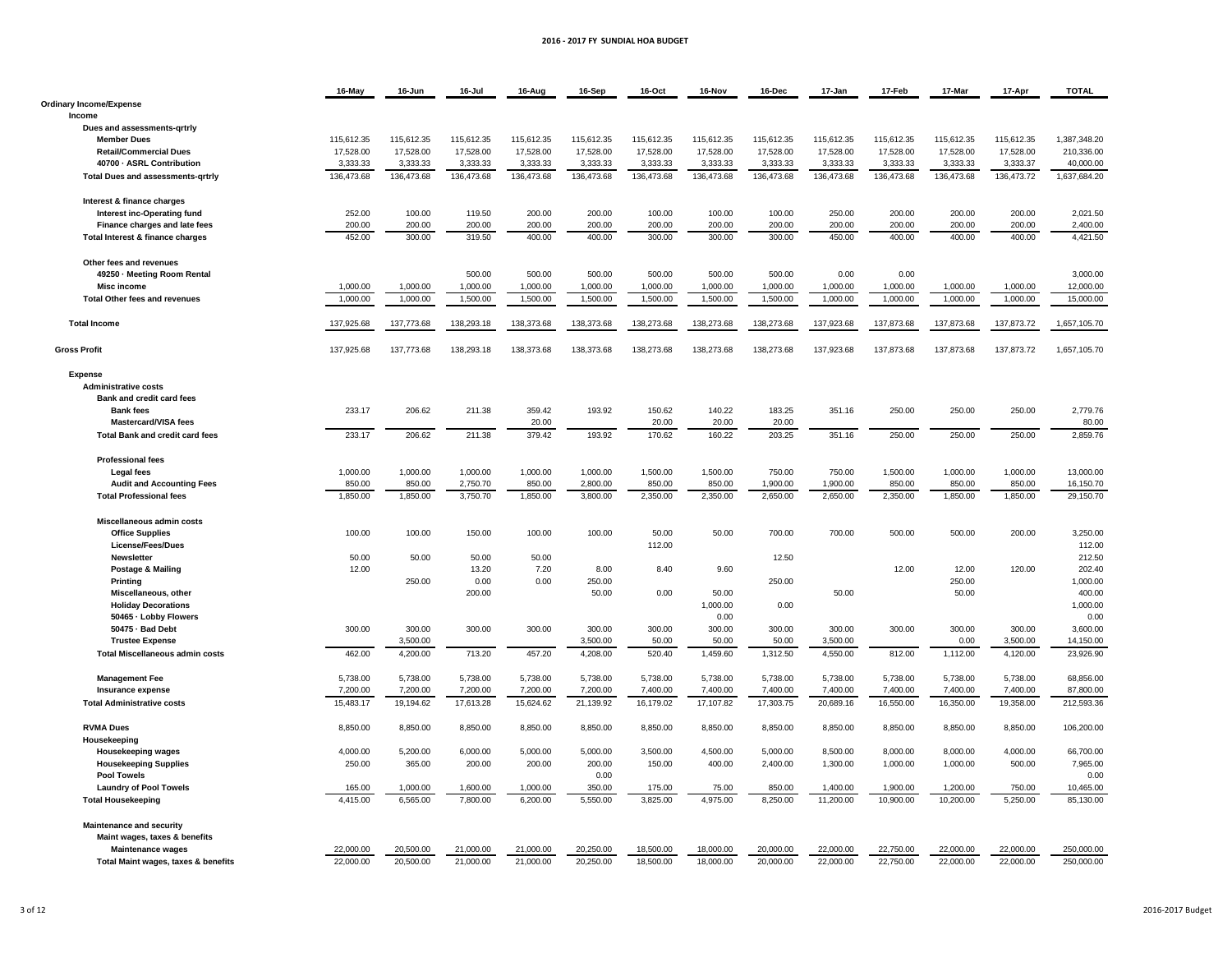| Repairs, maintenance & suppli                        |              |              |              |              |              |              |              |              |              |              |              |              |               |           |
|------------------------------------------------------|--------------|--------------|--------------|--------------|--------------|--------------|--------------|--------------|--------------|--------------|--------------|--------------|---------------|-----------|
| 60500 - Programmed Maintenance                       | 2,000.00     | 6,500.00     | 2,750.00     | 250.00       | 400.00       | 1,600.00     | 3,600.00     | 4,350.00     | 2,400.00     | 2,350.00     | 1,500.00     | 1,500.00     | 29,200.00     |           |
| Grounds and parking                                  |              |              | 400.00       |              |              | 625.00       | 1,700.00     |              |              | 450.00       | 225.00       | 226.91       | 3,626.91      |           |
| <b>Carpet Cleaning</b>                               | 300.00       | 160.00       |              |              | 2,350.00     |              |              |              | 411.00       |              |              | 425.00       | 3,646.00      |           |
| Common areas, walls                                  | 110.00       | 115.00       | 420.00       | 100.00       | 400.00       | 150.00       | 120.00       | 150.00       | 120.00       | 60.00        | 110.00       | 110.00       | 1,965.00      |           |
| Elevators, escalators & stair                        | 675.00       | 675.00       | 675.00       | 675.00       | 675.00       | 675.00       | 675.00       | 675.00       | 675.00       | 675.00       | 675.00       | 675.00       | 8,100.00      |           |
| <b>Supplies-Pool</b>                                 | 1,700.00     | 2,500.21     | 1,794.02     | 1,454.42     | 100.15       | 1,140.00     | 1,179.98     | 1,695.16     | 743.65       | 2,000.00     | 1,000.00     | 1,000.00     | 16,307.59     |           |
| <b>Pest Control</b>                                  | 0.00         | 225.00       | 225.00       | 225.00       | 225.00       | 260.00       | 225.00       | 225.00       | 225.00       | 225.00       | 225.00       | 225.00       | 2,510.00      |           |
| <b>Supplies-Building</b>                             | 457.71       | 912.17       | 691.60       | 0.00         | 191.26       | 1,067.59     | 858.04       | 2,312.27     | 2,523.38     | 1,000.00     | 550.00       | 1,500.00     | 12,064.02     |           |
| <b>Supplies-Equipment</b>                            |              | 300.00       |              |              |              |              | 125.00       |              |              | 200.00       | 100.00       | 200.00       | 925.00        |           |
|                                                      |              |              |              |              |              |              |              |              |              |              |              |              |               |           |
| Supplies- Grounds & parking                          | 1,694.00     | 550.00       | 0.00         |              | 0.00         |              | 0.00         | 2,050.00     | 185.00       |              |              | 400.00       | 4,879.00      |           |
| <b>Supplies-Electric</b>                             | 300.00       | 1.400.00     | 300.00       | 200.00       | 675.00       | 0.00         | 300.00       | 1,200.00     | 1.400.00     | 1,400.00     | 200.00       | 300.00       | 7,675.00      |           |
| <b>Supplies-Operating</b>                            | 175.00       | 200.00       |              | 700.00       |              |              |              |              | 755.00       | 750.00       |              |              | 2,580.00      |           |
| <b>Supplies-Plumbing</b>                             | 190.00       | 160.00       | 0.00         | 300.00       | 225.00       | 75.00        | 200.00       | 0.00         | 800.00       | 800.00       | 800.00       | 800.00       | 4,350.00      |           |
| <b>Painting &amp; Supplies</b>                       | 0.00         | 0.00         | 0.00         | 1,797.95     |              | 200.00       |              |              |              |              |              |              | 1,997.95      |           |
| Total Repairs, maintenance & suppli                  | 7,601.71     | 13,697.38    | 7,255.62     | 5,702.37     | 5.241.41     | 5.792.59     | 8.983.02     | 12.657.43    | 10.238.03    | 9.910.00     | 5.385.00     | 7,361.91     | 99,826.47     | $-901.91$ |
| Snow & trash removal                                 |              |              |              |              |              |              |              |              |              |              |              |              |               |           |
| <b>Snow Removal</b>                                  |              |              |              |              |              |              | 725.00       | 3.150.00     | 3.150.00     | 1.080.00     | 2.000.00     | 500.00       | 10.605.00     |           |
| Trash and refuse removal                             | 650.00       | 650.00       | 650.00       | 650.00       | 650.00       | 650.00       | 650.00       | 650.00       | 650.00       | 650.00       | 650.00       | 650.00       | 7,800.00      |           |
|                                                      |              |              |              |              |              |              |              |              |              |              |              |              |               |           |
| Total Snow & trash removal                           | 650.00       | 650.00       | 650.00       | 650.00       | 650.00       | 650.00       | 1,375.00     | 3,800.00     | 3,800.00     | 1,730.00     | 2,650.00     | 1,150.00     | 18,405.00     |           |
| Security and safety costs                            |              |              |              |              |              |              |              |              |              |              |              |              |               |           |
| <b>Security wages</b>                                | 1,475.00     | 1,475.00     | 1,475.00     | 1,000.00     | 1,100.00     | 1,000.00     | 900.00       | 1,700.00     | 1,800.00     | 1,650.00     | 1,425.00     | 1,000.00     | 16,000.00     |           |
| <b>Security Systems</b>                              |              |              | 960.00       | 960.00       | 700.00       | 700.00       |              | 1,440.00     | 1,600.00     | 640.00       | 500.00       | 500.00       | 8,000.00      |           |
| <b>Total Security and safety costs</b>               | 1,475.00     | 1,475.00     | 2,435.00     | 1,960.00     | 1,800.00     | 1,700.00     | 900.00       | 3,140.00     | 3,400.00     | 2,290.00     | 1,925.00     | 1,500.00     | 24,000.00     |           |
| <b>Total Maintenance and security</b>                | 31,726.71    | 36,322.38    | 31,340.62    | 29,312.37    | 27,941.41    | 26,642.59    | 29,258.02    | 39,597.43    | 39,438.03    | 36,680.00    | 31,960.00    | 32,011.91    | 392,231.47    |           |
| <b>Utilities</b>                                     |              |              |              |              |              |              |              |              |              |              |              |              |               |           |
| Gas - lodge and pool                                 | 6,222.00     | 5,236.00     | 5,285.00     | 4,541.00     | 4,599.00     | 5,350.00     | 8,569.00     | 17,589.00    | 23,453.00    | 17,696.00    | 16,320.00    | 10,200.00    | 125,060.00    |           |
| Electricity                                          | 11,820.00    | 14,073.00    | 18,531.00    | 18,725.00    | 18,119.00    | 14,614.00    | 11,488.00    | 11,678.00    | 15,424.00    | 13,291.00    | 13,260.00    | 13,260.00    | 174,283.00    |           |
| Water                                                | 6,875.00     | 6,875.00     | 8,073.00     | 8,073.00     | 8,073.00     | 8,073.00     | 8,073.00     | 8,073.00     | 8,073.00     | 8,073.00     | 8,073.00     | 8,073.00     | 94,480.00     |           |
|                                                      | 5,450.00     | 5,450.00     | 6,150.00     | 6,150.00     |              | 6,150.00     |              |              | 6,300.00     | 6,330.00     | 6,330.00     | 6,330.00     |               |           |
| Sewer and septic                                     |              |              |              |              | 6,150.00     |              | 6,150.00     | 6,150.00     |              |              |              |              | 73,090.00     |           |
| Telephone                                            | 700.00       | 700.00       | 700.00       | 700.00       | 700.00       | 700.00       | 700.00       | 700.00       | 700.00       | 700.00       | 700.00       | 700.00       | 8,400.00      |           |
| Telephone recovery from monthly billouts - \$22/unit | (396.00)     |              |              | (396.00)     |              |              | (396.00)     |              |              | (396.00)     |              |              | (1,584.00)    |           |
| Cable television/satellite                           | 2,300.00     | 2,300.00     | 2,300.00     | 2,300.00     | 2,300.00     | 2,300.00     | 2,300.00     | 2,300.00     | 2,300.00     | 2,300.00     | 2,300.00     | 2,300.00     | 27,600.00     |           |
| <b>Internet Expense</b>                              | 1,416.00     | 1,417.00     | 1,417.00     | 1,416.00     | 1,417.00     | 1,417.00     | 1,416.00     | 1,417.00     | 1,417.00     | 1,416.00     | 1,417.00     | 1,417.00     | 17,000.00     |           |
| <b>Total Utilities</b>                               | 34,387.00    | 36,051.00    | 42,456.00    | 41,509.00    | 41,358.00    | 38,604.00    | 38,300.00    | 47,907.00    | 57,667.00    | 49,410.00    | 48,400.00    | 42,280.00    | 518,329.00    |           |
| Provision for income taxes                           |              |              |              |              |              |              |              |              |              |              |              |              |               |           |
| <b>State income taxes</b>                            |              |              |              |              | 100.00       |              |              |              |              |              |              |              | 100.00        |           |
| <b>Total Provision for income taxes</b>              |              |              |              |              | 100.00       |              |              |              |              |              |              |              | 100.00        |           |
|                                                      |              |              |              |              |              |              |              |              |              |              |              |              |               |           |
| <b>Total Expense</b>                                 | 94,861.88    | 106,983.00   | 108,059.90   | 101,495.99   | 104,939.33   | 94,100.61    | 98,490.84    | 121,908.18   | 137,844.19   | 122,390.00   | 115,760.00   | 107,749.91   | 1,314,583.83  |           |
| <b>Net Ordinary Income</b>                           | 43,063.80    | 30,790.68    | 30,233.28    | 36,877.69    | 33,434.35    | 44,173.07    | 39,782.84    | 16,365.50    | 79.49        | 15,483.68    | 22,113.68    | 30,123.81    | 342,521.87    |           |
| <b>Other Income/Expense</b>                          |              |              |              |              |              |              |              |              |              |              |              |              |               |           |
| Other Income                                         |              |              |              |              |              |              |              |              |              |              |              |              |               |           |
| Reserve for replacements-DNP                         |              |              |              |              |              |              |              |              |              |              |              |              |               |           |
| <b>Qtry Reserve Assessments</b>                      | (29, 437.00) | (27, 425.50) | (27, 425.50) | (27, 425.50) | (27, 425.50) | (27, 425.50) | (27, 425.50) | (27, 425.50) | (27, 425.50) | (27, 425.50) | (27, 425.50) | (27, 426.15) | (331, 118.15) |           |
| <b>Phone Assessment</b>                              | (950.31)     | (950.31)     | (950.31)     | (950.31)     | (950.31)     | (950.31)     | (950.31)     | (950.31)     | (950.31)     | (950.31)     | (950.31)     | (950.31)     | (11, 403.72)  |           |
| <b>Total Reserve for replacements-DNP</b>            | (30, 387.31) | (28, 375.81) | (28, 375.81) | (28, 375.81) | (28, 375.81) | (28, 375.81) | (28, 375.81) | (28, 375.81) | (28, 375.81) | (28, 375.81) | (28, 375.81) | (28, 376.46) | (342, 521.87) |           |
|                                                      |              |              |              |              |              |              |              |              |              |              |              |              |               |           |
| <b>Total Other Income</b>                            | (30, 387.31) | (28, 375.81) | (28, 375.81) | (28, 375.81) | (28, 375.81) | (28, 375.81) | (28, 375.81) | (28, 375.81) | (28, 375.81) | (28, 375.81) | (28, 375.81) | (28, 376.46) | (342, 521.87) |           |
| <b>Net Other Income</b>                              | (30, 387.31) | (28, 375.81) | (28, 375.81) | (28, 375.81) | (28, 375.81) | (28, 375.81) | (28, 375.81) | (28, 375.81) | (28, 375.81) | (28, 375.81) | (28, 375.81) | (28, 376.46) | (342, 521.87) |           |
| Net Income                                           | 12,676.49    | 2,414.87     | 1,857.47     | 8,501.88     | 5,058.54     | 15,797.26    | 11,407.03    | (12,010.31)  | (28, 296.32) | (12, 892.13) | (6, 262.13)  | 1,747.35     | 0.00          |           |
|                                                      |              |              |              |              |              |              |              |              |              |              |              |              |               |           |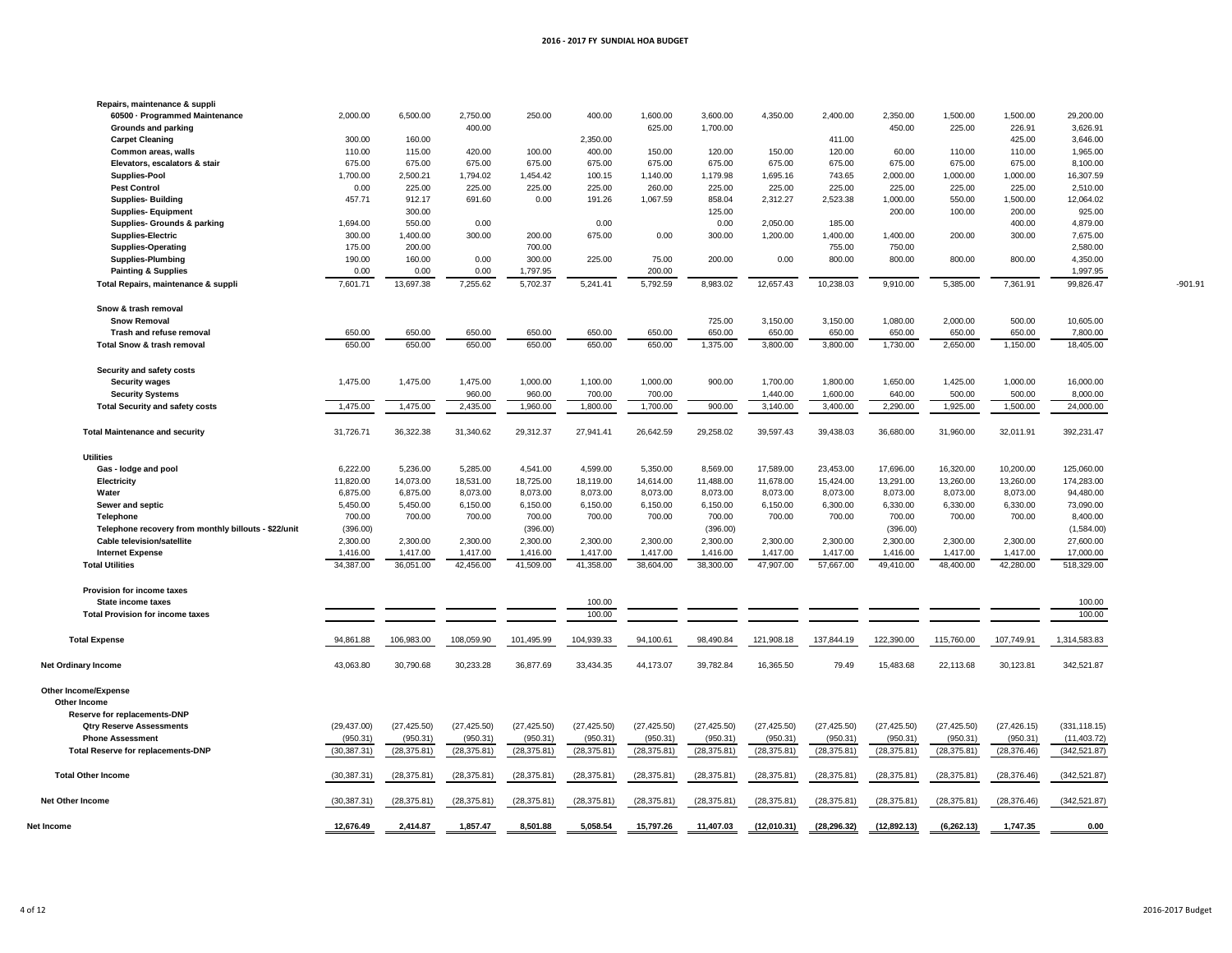#### **VARIANCE ANALYSIS 2016-2017 BUDGET**

|                                            | 2016-2017<br><b>ACTUAL</b> | 2016-2017<br><b>BUDGET</b> | <b>VARIANCE \$\$</b> | VARIANCE<br><u>%%</u>  | 2016-2017<br><b>ACTUAL</b> | 2017-2018<br><b>BUDGET</b> | <b>VARIANCE \$\$</b> | <b>VARIANCE</b><br><u>%%</u> |
|--------------------------------------------|----------------------------|----------------------------|----------------------|------------------------|----------------------------|----------------------------|----------------------|------------------------------|
| <b>Ordinary Income/Expense</b>             |                            |                            |                      |                        |                            |                            |                      |                              |
| Income                                     |                            |                            |                      |                        |                            |                            |                      |                              |
| Dues and assessments-grtrly                |                            |                            |                      |                        |                            |                            |                      |                              |
| <b>Member Dues</b>                         | 1,387,348.20               | 1,387,348.20               | 0.00                 | 0.00%                  | 1,387,348.20               | 1,454,779.00               | 67.430.80            | 4.86%                        |
| <b>Member Dues (Bad Debt Adjustment)</b>   | (3,024.98)                 | 0.00                       | (3,024.98)           |                        | (3,024.98)                 | 0.00                       | 3,024.98             |                              |
| <b>Retail/Commercial Dues</b>              | 210,336.00                 | 210,336.00                 | 0.00                 | 0.00%                  | 210,336.00                 | 217,252.48                 | 6,916.48             | 3.29%                        |
| 40700 - ASRL Contribution                  | 40,000.00                  | 40,000.00                  | 0.00                 | 0.00%                  | 40,000.00                  | 40,000.00                  | 0.00                 | 0.00%                        |
| <b>Total Dues and assessments-grtrly</b>   | 1,634,659.22               | 1,637,684.20               | (3,024.98)           | 0.19%                  | 1,634,659.22               | 1,712,031.48               | 77,372.26            | 4.73%                        |
| Interest & finance charges                 |                            |                            |                      |                        |                            |                            |                      |                              |
| Interest inc-Operating fund                | 108.64                     | 2,021.50                   | (1,912.86)           | 1760.73%               | 108.64                     | 325.00                     | 216.36               | 199.15%                      |
| Finance charges and late fees              | 6,537.97                   | 2,400.00                   | 4,137.97             | $-63.29%$              | 6,537.97                   | 650.00                     | (5,887.97)           | -90.06%                      |
| Total Interest & finance charges           | 6,646.61                   | 4,421.50                   | 2,225.11             | $-33.48%$              | 6,646.61                   | 975.00                     | (5,671.61)           | $-85.33%$                    |
| Other fees and revenues                    |                            |                            |                      |                        |                            |                            |                      |                              |
| <b>Meeting Room Rental</b>                 | 7,500.00                   | 7,500.00                   | 0.00                 | 0.00%                  | 7,500.00                   | 7,500.00                   | 0.00                 |                              |
| Wireless Internet fees and Vending         | 58.10                      | 0.00                       | 58.10                | 0.00%                  | 58.10                      | 264.00                     | 205.90               | 354.39%                      |
| Misc income                                | 11,818.20                  | 12,000.00                  | (181.80)             | 1.54%                  | 11,818.20                  | 12,000.00                  | 181.80               | 1.54%                        |
| <b>Total Other fees and revenues</b>       | 19,376.30                  | 15,000.00                  | 4,376.30             | $-22.59%$              | 19,376.30                  | 19,764.00                  | 387.70               | 2.00%                        |
| <b>Total Income</b>                        | 1,660,682.13               | 1,657,105.70               | 3,576.43             | $-0.22%$               | 1,660,682.13               | 1,732,770.48               | 72,088.35            | 4.34%                        |
| <b>Gross Profit</b>                        | 1,660,682.13               | 1,657,105.70               | 3,576.43             | $-0.22%$               | 1,660,682.13               | 1,732,770.48               | 72,088.35            | 4.34%                        |
| <b>Expense</b>                             |                            |                            |                      |                        |                            |                            |                      |                              |
| <b>Administrative costs</b>                |                            |                            |                      |                        |                            |                            |                      |                              |
| Bank and credit card fees                  |                            |                            |                      |                        |                            |                            |                      |                              |
| <b>Bank fees</b>                           | 1,586.90                   | 2,779.76                   | (1, 192.86)          | 75.17%                 | 1,586.90                   | 1,620.00                   | 33.10                | 2.09%                        |
| <b>Mastercard/VISA fees</b>                | 0.00                       | 80.00                      | (80.00)              | 0.00%                  | 0.00                       | 0.00                       | 0.00                 | 0.00%                        |
| <b>Total Bank and credit card fees</b>     | 1,586.90                   | 2,859.76                   | (1,272.86)           | 80.21%                 | 1,586.90                   | 1,620.00                   | 33.10                | 2.09%                        |
| <b>Professional fees</b>                   |                            |                            |                      |                        |                            |                            |                      |                              |
| Legal fees                                 | 14,585.92                  | 13,000.00                  | 1,585.92             | $-10.87%$              | 14,585.92                  | 12,000.00                  | (2,585.92)           | $-17.73%$                    |
| <b>Audit and Accounting Fees</b>           | 14,500.00                  | 16,150.70                  | (1,650.70)           | 11.38%                 | 14,500.00                  | 18,699.10                  | 4,199.10             | 28.96%                       |
|                                            | 28,085.92                  | 29,150.70                  |                      |                        | 28,085.92                  | 28,699.10                  |                      |                              |
| <b>Total Professional fees</b>             |                            |                            | (1,064.78)           | 3.79%                  |                            |                            | 613.18               | 2.18%                        |
| Miscellaneous admin costs                  |                            |                            |                      |                        |                            |                            |                      |                              |
| <b>Office Supplies</b>                     | 3,423.87                   | 3,250.00                   | 173.87               | $-5.08%$               | 3,423.87                   | 3,335.00                   | (88.87)              | $-2.60%$                     |
| <b>Computer Repair</b>                     | 281.72                     | 0.00                       | 281.72               | 0.00%                  | 281.72                     | 0.00                       | (281.72)             | 0.00%                        |
| <b>Training &amp; Software Costs</b>       | 39.38                      | 0.00                       | 39.38                | 0.00%                  | 39.38                      | 0.00                       | (39.38)              | 0.00%                        |
| <b>License/Fees/Dues</b>                   | 152.38                     | 112.00                     | 40.38                | $-26.50%$<br>$-64.58%$ | 152.38                     | 163.00                     | 10.62                | 6.97%                        |
| <b>Newsletter</b>                          | 600.00                     | 212.50                     | 387.50               |                        | 600.00                     | 600.00                     | 0.00                 | 0.00%                        |
| <b>Postage &amp; Mailing</b>               | 181.60                     | 202.40                     | (20.80)              | 11.45%                 | 181.60                     | 358.00                     | 176.40               | 97.14%                       |
| Printing                                   | 881.31                     | 1,000.00                   | (118.69)             | 13.47%                 | 881.31                     | 0.00                       | (881.31)             | $-100.00\%$                  |
| Miscellaneous, other                       | 1,660.59                   | 400.00                     | 1,260.59             | -75.91%                | 1,660.59                   | 1,085.83                   | (574.76)             | $-34.61%$                    |
| <b>Holiday Decorations</b>                 | 945.83                     | 1,000.00                   | (54.17)              | 5.73%                  | 945.83                     | 1,000.00                   | 54.17                | 5.73%                        |
| 50465 · Lobby Flowers                      | 1,926.90                   | 0.00                       | 1,926.90             | $-100.00\%$            | 1,926.90                   | 0.00                       | (1,926.90)           | $-100.00\%$                  |
| 50475 - Bad Debt<br><b>Trustee Expense</b> | 3,600.00                   | 3,600.00                   | 0.00<br>2,759.16     | 0.00%                  | 3,600.00                   | 0.00                       | (3,600.00)           | $-100.00\%$                  |
|                                            | 16,909.16                  | 14,150.00                  |                      | $-16.32%$              | 16,909.16                  | 17,000.00                  | 90.84                | 0.54%                        |
| <b>Total Miscellaneous admin costs</b>     | 30,602.74                  | 23,926.90                  | 6,675.84             | $-21.81%$              | 30,602.74                  | 23,541.83                  | (7,060.91)           | $-23.07%$                    |
| <b>Management Fee</b>                      | 68,856.00                  | 68,856.00                  | 0.00                 | 0.00%                  | 68,856.00                  | 68,856.00                  | 0.00                 | 0.00%                        |
| Insurance expense                          | 84,816.00                  | 87,800.00                  | (2,984.00)           | 3.52%                  | 84,816.00                  | 86,088.00                  | 1,272.00             | 1.50%                        |
| <b>Total Administrative costs</b>          | 213,947.56                 | 212,593.36                 | 1,354.20             | $-0.63%$               | 213,947.56                 | 208,804.93                 | (5, 142.63)          | $-2.40%$                     |
| <b>RVMA Dues</b>                           | 106,200.00                 | 106,200.00                 | 0.00                 | 0.00%                  | 106,200.00                 | 106,200.00                 | 0.00                 | 0.00%                        |
| VarianceHousekeeping<br>Housekeeping wages | 68,420.00                  | 66,700.00                  | 1,720.00             | $-2.51%$               | 68,420.00                  | 69,501.00                  | 1,081.00             | 5<br>1.58%                   |
|                                            |                            |                            |                      |                        |                            |                            |                      |                              |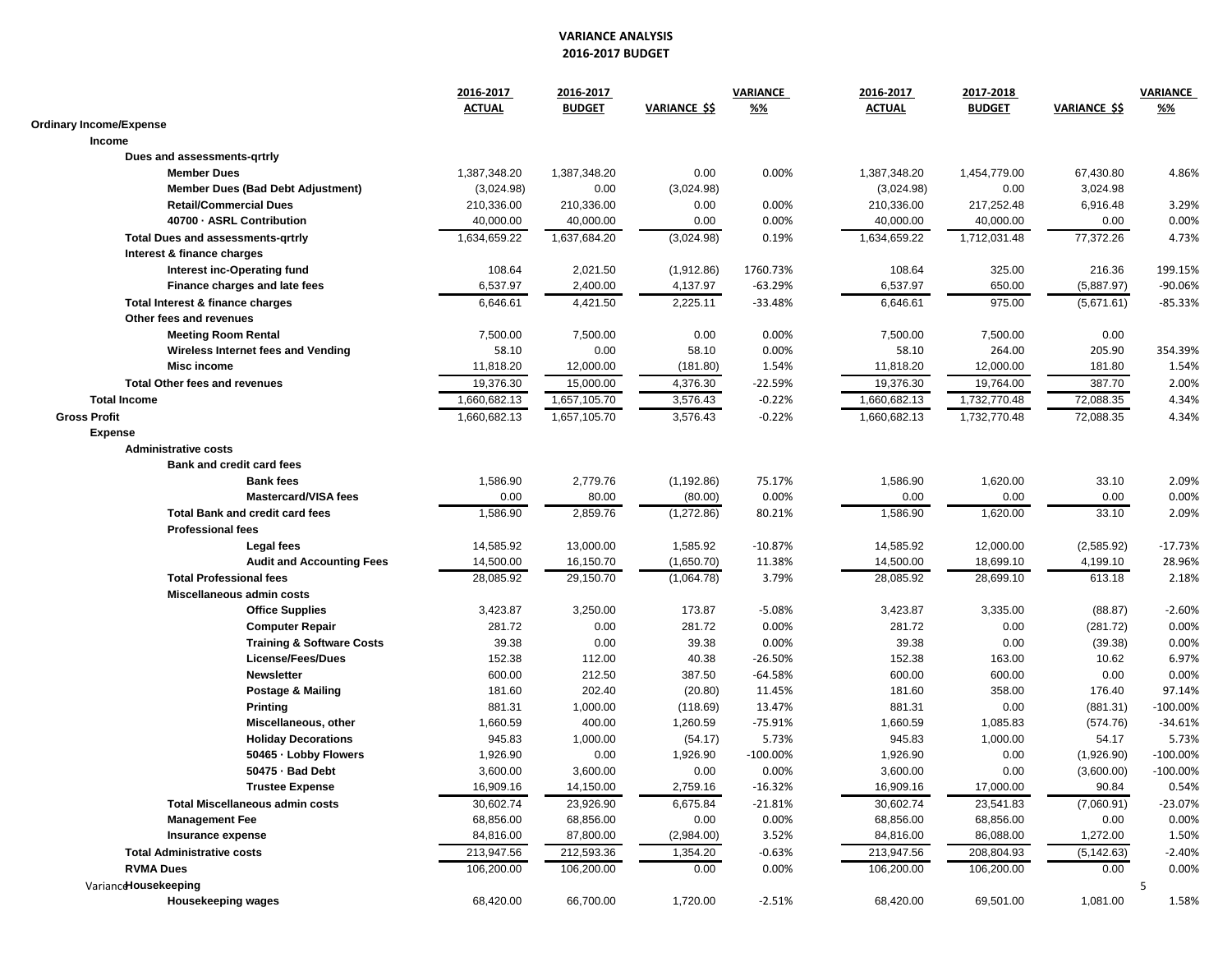#### **VARIANCE ANALYSIS 2016-2017 BUDGET**

| <b>Housekeeping Supplies</b>                         | 7,837.07     | 7,965.00     | (127.93)    | 1.63%       | 7,837.07     | 7,725.00     | (112.07)       | $-1.43%$  |
|------------------------------------------------------|--------------|--------------|-------------|-------------|--------------|--------------|----------------|-----------|
| <b>Pool Towels</b>                                   | 8,215.38     | 0.00         | 8,215.38    | $-100.00\%$ | 8,215.38     | 8,300.00     | 84.62          | 1.03%     |
| <b>Laundry of Pool Towels</b>                        | 13,722.00    | 10,465.00    | 3,257.00    | $-23.74%$   | 13,722.00    | 13,760.00    | 38.00          | 0.28%     |
| <b>Total Housekeeping</b>                            | 98,194.45    | 85,130.00    | 13,064.45   | $-13.30%$   | 98,194.45    | 99,286.00    | 1,091.55       | 1.11%     |
| <b>Maintenance and security</b>                      |              |              |             |             |              |              |                |           |
| Maint wages, taxes & benefits                        |              |              |             |             |              |              |                |           |
| <b>Maintenance wages</b>                             | 256,075.00   | 250,000.00   | 6,075.00    | $-2.37%$    | 256,075.00   | 256,000.00   | (75.00)        | $-0.03%$  |
| Total Maint wages, taxes & benefits                  | 256,075.00   | 250,000.00   | 6,075.00    | $-2.37%$    | 256,075.00   | 256,000.00   | (75.00)        | $-0.03%$  |
| Repairs, maintenance & supplies                      |              |              |             |             |              |              |                |           |
| 60500 · Programmed Maintenance                       | 24,521.59    | 29,200.00    | (4,678.41)  | 19.08%      | 24,521.59    | 24,521.59    | 0.00           | 0.00%     |
| <b>Grounds and parking</b>                           | 5,691.06     | 3,626.91     | 2,064.15    | -35.93%     | 5,691.06     | 6,389.68     | 698.62         | 12.28%    |
| <b>Building exterior repairs</b>                     | 190.00       | 0.00         | 190.00      | 0.00%       | 190.00       | 190.00       | 0.00           | 0.00%     |
| <b>Carpet Cleaning</b>                               | 5,361.50     | 3,646.00     | 1,715.50    | $-63.35%$   | 5,361.50     | 5,361.50     | 0.00           | 0.00%     |
| Common areas, walls                                  | 3,269.00     | 1,965.00     | 1,304.00    | 147.78%     | 3,269.00     | 3,269.00     | 0.00           | 0.00%     |
| Elevators, escalators & stair                        | 9,256.85     | 8,100.00     | 1,156.85    | 76.17%      | 9,256.85     | 7,900.00     | (1,356.85)     | $-14.66%$ |
| <b>Supplies-Pool</b>                                 | 12,752.24    | 16,307.59    | (3,555.35)  | -80.32%     | 12,752.24    | 13,450.00    | 697.76         | 5.47%     |
| <b>Pest Control</b>                                  | 2,035.00     | 2,510.00     | (475.00)    | 23.34%      | 2,035.00     | 2,260.00     | 225.00         | 11.06%    |
| <b>Supplies-Building</b>                             | 6,886.09     | 12,064.02    | (5, 177.93) | 75.19%      | 6,886.09     | 7,033.92     | 147.83         | 2.15%     |
| <b>Supplies-Equipment</b>                            | 763.22       | 925.00       | (161.78)    | 21.20%      | 763.22       | 590.00       | (173.22)       | $-22.70%$ |
| <b>Supplies- Grounds &amp; parking</b>               | 4,366.90     | 4,879.00     | (512.10)    | 11.73%      | 4,366.90     | 4,568.28     | 201.38         | 4.61%     |
| <b>Supplies-Electric</b>                             | 5,856.92     | 7,675.00     | (1,818.08)  | 31.04%      | 5,856.92     | 5,856.92     | 0.00           | 0.00%     |
| <b>Supplies-Operating</b>                            | 1,983.54     | 2,580.00     | (596.46)    | 30.07%      | 1,983.54     | 2,008.31     | 24.77          | 1.25%     |
| <b>Supplies-Plumbing</b>                             | 5,309.85     | 4,350.00     | 959.85      | $-18.08%$   | 5,309.85     | 5,309.85     | 0.00           | 0.00%     |
| <b>Painting &amp; Supplies</b>                       | 1,978.46     | 1,997.95     | (19.49)     | 0.99%       | 1,978.46     | 1,985.11     | 6.65           | 0.34%     |
| <b>Rental Equipment</b>                              | 629.94       | 7,800.00     | (7, 170.06) | 1138.21%    | 629.94       | 630.00       | 0.06           | 0.01%     |
| Total Repairs, maintenance & suppli                  | 90,852.16    | 99,826.47    | (8,974.31)  | 9.88%       | 90,852.16    | 91,324.16    | 472.00         | 0.52%     |
| Snow & trash removal                                 |              |              |             |             |              |              |                |           |
| <b>Snow Removal</b>                                  | 16,636.03    | 10,605.00    | 6,031.03    | -36.25%     | 16,636.03    | 14,660.00    | (1,976.03)     | $-11.88%$ |
| Trash and refuse removal                             | 6,500.00     | 7,800.00     | (1,300.00)  | 20.00%      | 6,500.00     | 7,800.00     | 1,300.00       | 20.00%    |
| <b>Total Snow &amp; trash removal</b>                | 23,136.03    | 18,405.00    | 4,731.03    | $-20.45%$   | 23,136.03    | 22,460.00    | (676.03)       | $-2.92%$  |
| Security and safety costs                            |              |              |             |             |              |              |                |           |
| <b>Security wages</b>                                | 14,693.95    | 16,000.00    | (1,306.05)  | 8.89%       | 14,693.95    | 14,693.95    | 0.00           | 0.00%     |
| <b>Security Systems</b>                              | 11,635.58    | 8,000.00     | 3,635.58    | $-31.25%$   | 11,635.58    | 10,410.00    | (1,225.58)     | $-10.53%$ |
| <b>Total Security and safety costs</b>               | 26,329.53    | 24,000.00    | 2,329.53    | $-8.85%$    | 26,329.53    | 25,103.95    | (1,225.58)     | $-4.65%$  |
| <b>Total Maintenance and security</b>                | 396,392.72   | 392,231.47   | 4,161.25    | $-1.05%$    | 396,392.72   | 394,888.11   | (1,504.61)     | $-0.38%$  |
| <b>Utilities</b>                                     |              |              |             |             |              |              |                |           |
| Gas - lodge and pool                                 | 106,402.27   | 125,060.00   | (18,657.73) | 17.54%      | 106,402.27   | 110,060.00   | 3,657.73       | 3.44%     |
| <b>Electricity</b>                                   | 170,743.25   | 174,283.00   | (3,539.75)  | 2.07%       | 170,743.25   | 173,182.00   | 2,438.75       | 1.43%     |
| Water                                                | 94,982.16    | 94,480.00    | 502.16      | $-0.53%$    | 94,982.16    | 95,587.00    | 604.84         | 0.64%     |
| Sewer and septic                                     | 75,546.31    | 73,090.00    | 2,456.31    | $-3.25%$    | 75,546.31    | 77,174.00    | 1,627.69       | 2.15%     |
| <b>Telephone</b>                                     | 10,749.62    | 8,400.00     | 2,349.62    | $-21.86%$   | 10,749.62    | 10,602.00    | (147.62)       | $-1.37%$  |
| Telephone recovery from monthly billouts - \$22/unit | (1,584.00)   | (1,584.00)   | 0.00        | 0.00%       | (1,584.00)   | (1,584.00)   | 0.00           | 0.00%     |
| <b>Cable television/satellite</b>                    | 29,345.04    | 27,600.00    | 1,745.04    | $-5.95%$    | 29,345.04    | 29,345.00    | (0.04)         | 0.00%     |
| <b>Internet Expense</b>                              | 19,414.07    | 17,000.00    | 2,414.07    | $-12.43%$   | 19,414.07    | 19,382.60    | (31.47)        | $-0.16%$  |
| <b>Total Utilities</b>                               | 505,598.72   | 518,329.00   | (12,730.28) | 2.52%       | 505,598.72   | 513,748.60   | 8,149.88       | 1.61%     |
| Provision for income taxes                           |              |              |             |             |              |              |                |           |
| State income taxes                                   | 111.00       | 100.00       | 11.00       | -9.91%      | 111.00       | 111.00       | 0.00           | 0.00%     |
| <b>Total Provision for income taxes</b>              | 111.00       | 100.00       | 11.00       | $-9.91%$    | 111.00       | 111.00       | 0.00           | 0.00%     |
| <b>Total Expense</b>                                 | 1,320,444.45 | 1,314,583.83 | 5,860.62    | $-0.44%$    | 1,320,444.45 | 1,323,038.64 | 2,594.19       | 0.20%     |
| Net Ordina <i>v</i> ine 86me                         | 340,237.68   | 342,521.87   | (2, 284.19) | 0.67%       | 340,237.68   | 409,731.84   | 6<br>69,494.16 | 20.43%    |
| <b>Other Income/Expense</b>                          |              |              |             |             |              |              |                |           |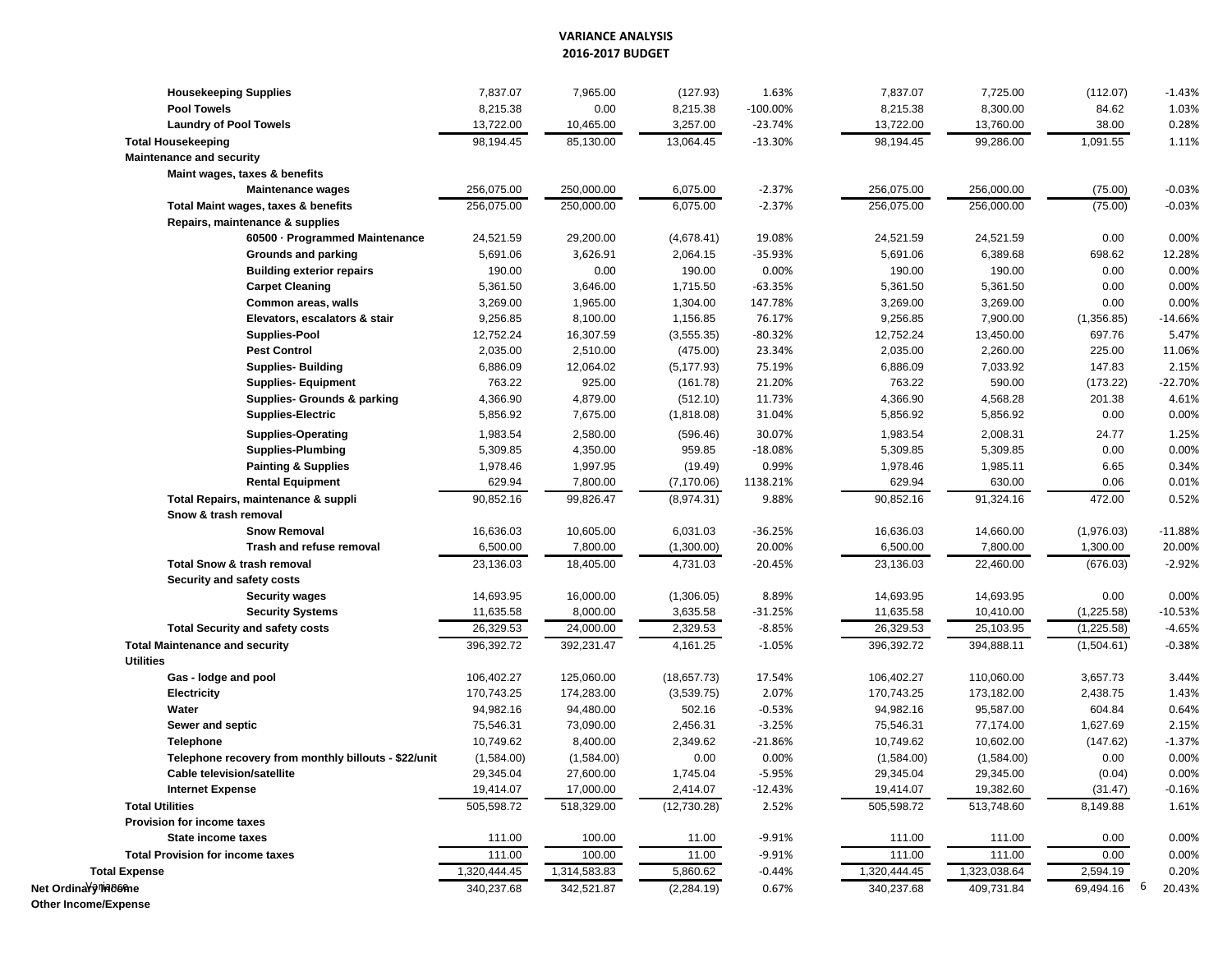#### **VARIANCE ANALYSIS 2016-2017 BUDGET**

| Other Income                              |               |               |          |        |               |               |              |           |
|-------------------------------------------|---------------|---------------|----------|--------|---------------|---------------|--------------|-----------|
| Reserve for replacements-DNP              |               |               |          |        |               |               |              |           |
| <b>Qtry Reserve Assessments</b>           | (330,734.58)  | (331, 118.15) | 383.57   | 0.12%  | (330, 734.58) | (407, 831.22) | (77,096.64)  | 23.31%    |
| <b>Special Reserve Assessments</b>        | (9,503.10)    | (11, 403.72)  | 1,900.62 | 20.00% | (9,503.10)    | (1,900.62)    | 7,602.48     | $-80.00%$ |
| <b>Total Reserve for replacements-DNP</b> | (340, 237.68) | (342, 521.87) | 2,284.19 | 0.67%  | (340, 237.68) | (409, 731.84) | (69, 494.16) | 20.43%    |
| <b>Total Other Income</b>                 | (340, 237.68) | (342, 521.87) | 2,284.19 | 0.67%  | (340, 237.68) | (409, 731.84) | (69, 494.16) | 20.43%    |
| Net Other Income                          | (340,237.68)  | (342, 521.87) | 2,284.19 | 0.67%  | (340, 237.68) | (409, 731.84) | (69, 494.16) | 20.43%    |
| Net Income                                | 0.00          | 0.00          | 0.00     |        | 0.00          | 0.00          | 0.00         | #DIV/0!   |
|                                           |               |               |          |        |               |               |              |           |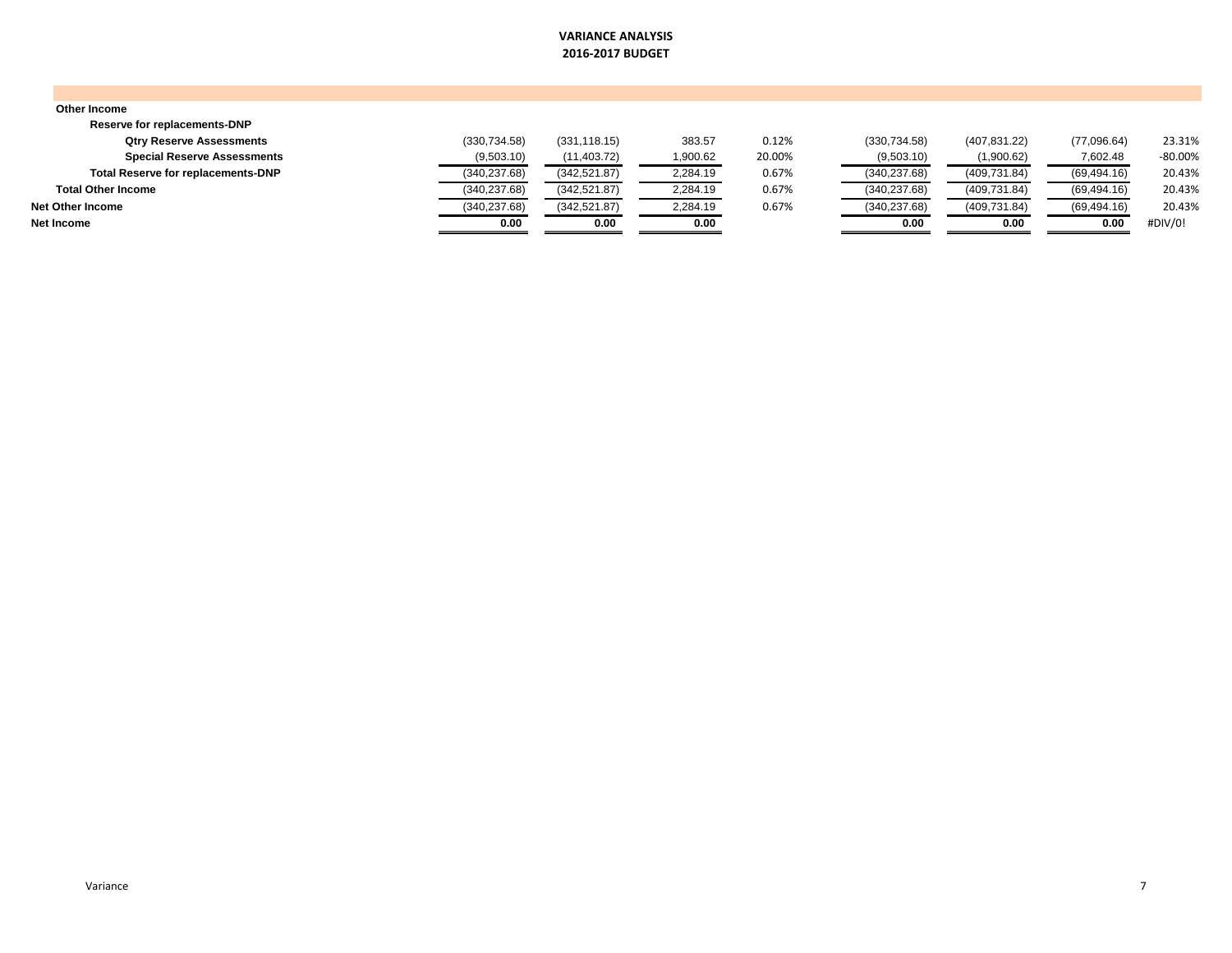## **CAPITAL RESERVE SCHEDULE/REPLACEMENT COST**

|                         |                                             |                |                              |                     | <b>Estimated</b> |     |               |               |    |               |                     |               |      |            |     |            |     |            |               |            |     |         |     |         |
|-------------------------|---------------------------------------------|----------------|------------------------------|---------------------|------------------|-----|---------------|---------------|----|---------------|---------------------|---------------|------|------------|-----|------------|-----|------------|---------------|------------|-----|---------|-----|---------|
|                         |                                             |                | <b>Useful Life Remaining</b> |                     | Replacement      |     | $2014 - 15$   | $2015 - 16$   |    | $2016 - 17$   |                     | $2017 - 18$   |      |            |     |            |     |            |               |            |     |         |     |         |
| Category                | ID# Component Name                          | (yrs)          | <b>Useful Life</b>           |                     | <b>Cost</b>      |     | <b>Actual</b> | <b>ACTUAL</b> |    | <b>ACTUAL</b> |                     | <b>BUDGET</b> |      | 2018 - 19  |     | 2019-20    |     | 2020-21    | 2021-22       |            |     | 2022-23 |     | 2023-24 |
| Roofing                 | 101 Flat Roof - Tar and Gravel - Replace    | 20             | $\mathbf{1}$                 | \$                  | 16,000           |     |               |               |    |               | \$                  | 16,000        |      |            |     |            |     |            |               |            |     |         | \$  | 19,121  |
|                         | 105 Pitched Roof - Comp Shingle - Replace   | 20             | $\overline{4}$               | $\mathsf{\hat{S}}$  | 447,480          |     |               |               |    |               |                     |               |      |            |     |            |     |            |               |            |     |         | Ś   | 247,027 |
|                         | 110 Pitched Roof - Shingle - Repairs        |                |                              |                     |                  |     |               |               |    |               | \$                  | 5,000         | - \$ | $5,000$ \$ |     | $5,000$ \$ |     | $5,000$ \$ |               | 5,000      |     |         |     |         |
|                         | 108 Pitched Roof -Metal - Replace           | 30             | 17                           | $\mathsf{\hat{S}}$  | 84,000           |     |               |               |    |               |                     |               |      |            |     |            |     |            |               |            |     |         |     |         |
|                         | 120 Rain Gutters - Downspouts - Repair      | $\mathbf{1}$   | $\mathbf{1}$                 | \$                  | 2,500            | -Ś  | 1,195         |               |    | $18,201$ \$   |                     | $2,732$ \$    |      | $2,814$ \$ |     | $2,898$ \$ |     | $2,985$ \$ |               | $3,075$ \$ |     | 3,167   | -\$ | 3,262   |
|                         | 121 Heat Tape Repairs                       | $\mathbf{1}$   | $\mathbf{1}$                 | Ŝ.                  | 3,000            |     |               | -Ŝ<br>12,853  |    | $8,546$ \$    |                     | $3,278$ \$    |      | $3,377$ \$ |     | $3,478$ \$ |     | $3,582$ \$ |               | $3,690$ \$ |     | 3,800   | -\$ | 3,914   |
|                         | 122 Heat Tape - Eaves - Replacement         | 10             | 8                            | Ś                   | 30,000           |     |               |               |    |               |                     |               |      |            |     |            |     |            |               |            |     |         | Ś   | 35,853  |
|                         | 123 Heat Tape - Valleys - Replacement       | 10             | $\mathbf{1}$                 | Ŝ.                  | 6,000            |     |               |               |    |               | \$                  | 6,000         |      |            |     |            |     |            |               |            |     |         |     |         |
|                         | 128 Roof Bird Deterrents - Replacement      | 15             | 15                           | $\mathsf{\hat{S}}$  | 10,000           |     |               |               |    |               |                     |               |      |            |     |            |     |            |               |            |     |         |     |         |
| <b>Painted Surfaces</b> | 201 Stucco Surfaces - Repair/Repaint        | 8              | $\mathbf 0$                  | Ś                   | 125,000          |     | $1,260$ \$    | 7,729         |    | $62,579$ \$   |                     | 3,500         | \$   | $7,000$ \$ |     | $7,000$ \$ |     | $7,000$ \$ |               | 7,000      | -\$ | 7,000   | -\$ | 7,000   |
|                         | 202 Balcony Balusters & Horizontal Framing  | 5              | $\mathbf 0$                  | $\mathsf{\hat{S}}$  | 95,000           |     |               |               | Ŝ  |               |                     |               | \$   | 95,000     |     |            |     |            |               |            |     |         |     |         |
|                         | 202 Balcony Top Logs and Wood Around Retail | 5              | $\overline{2}$               | $\mathsf{\hat{S}}$  | 15,450           |     |               |               | Ŝ  |               |                     |               | Ś    | 16,724     |     |            | \$. | 17,399     |               |            | \$  | 18,102  |     |         |
|                         | 203 Garage Walls & Surfaces - Repaint       | 15             | 15                           | $\mathsf{\hat{S}}$  | 30,000           | -S  | 29,097        |               |    |               |                     |               |      |            |     |            |     |            |               |            |     |         |     |         |
|                         | 207 Metal Fencing - Repaint                 | $\overline{4}$ | 4                            | $\mathsf{\hat{S}}$  | 2,500            |     |               |               |    |               |                     |               | \$   | 2,706      |     |            |     |            |               |            | \$  | 2,929   |     |         |
|                         | 216 Interior Surfaces - Repaint             | 10             | $\overline{3}$               | Ś                   | 69,151           |     |               |               |    |               |                     |               | Ś    | $\sim$     |     |            |     |            |               |            |     |         |     |         |
|                         | 290 Stairwells - Repaint                    | N/A            |                              |                     |                  |     |               |               |    |               |                     |               |      |            |     |            |     |            |               |            |     |         |     |         |
| <b>Siding Materials</b> | 390 Stone Veneer Siding - Clean/Seal        | 2              | $\overline{2}$               | \$                  | 9,270            |     |               |               |    |               |                     |               | Ŝ.   | 9,837      |     |            | \$  | 10,235     |               |            | \$  | 10,648  |     |         |
|                         | 395 Concrete Pillar Sills - Repair          | 10             | 10                           | \$                  | 2,500            |     |               |               | -Ś | 2,910         |                     |               |      |            |     |            |     |            |               |            |     |         |     |         |
| Drive Materials         | 401 Asphalt Drive - Remove and Repair       | 20             | 8                            | Ŝ.                  | 55,828           |     |               |               |    |               |                     |               |      |            |     |            |     |            |               |            |     |         | Ś   | 55,828  |
|                         | 402 Asphalt Drive - Seal Coat and Repair    | 10             | 4                            | \$                  | 2,500            |     |               |               |    |               |                     |               | \$   | 2,706      |     |            |     |            |               |            | \$  | 3,097   |     |         |
| <b>Property Access</b>  | 502 Garage Doors - Replace                  | 20             | 4                            | \$                  | 10,000           |     |               |               | -Ś | 1,114         |                     |               |      |            | -\$ |            |     |            |               |            |     |         |     |         |
|                         | 507 Barrier Arm Operators - Replace         | 12             | $\overline{2}$               | $\mathsf{\hat{S}}$  | 6,000            |     |               |               |    |               |                     |               | \$   | 6,495      |     |            |     |            |               |            |     |         |     |         |
|                         | 590 Garage Door Operator - Replace          | 10             | $\overline{4}$               | $\mathsf{\hat{S}}$  | 2,300            |     |               |               |    |               |                     |               |      |            | Ś.  | 2,539      |     |            |               |            |     |         |     |         |
|                         | Door Closers - Lobby Doors                  |                |                              |                     |                  | Ś   | 3,439         |               |    |               |                     |               |      |            |     |            |     |            |               |            |     |         |     |         |
|                         | Add Keypads to Common Doors                 |                |                              |                     |                  |     | 3,466         |               |    |               |                     |               |      |            |     |            |     |            |               |            |     |         |     |         |
| Decking                 | 601 Concrete and Paver Walk - Repair        | 5              | 3                            | \$                  | 4,783            |     |               |               |    |               |                     |               | Ś    | 5,177      |     |            |     |            |               |            |     |         | \$  | 5,716   |
|                         | 601 Pool Deck - Repair/Seal                 | $\overline{3}$ | $\overline{3}$               | Ś                   | 9,200            |     |               |               |    |               | -\$                 | 2,500         |      |            |     |            | Ś   | 10,361     |               |            |     |         | Ś   | 10,995  |
|                         | 601 3rd Flr Upper Spa Deck - Seal           | 3              | $\overline{2}$               | Ś                   | 1,000            |     |               |               |    |               | $\ddot{\mathsf{S}}$ | 1,061         |      |            |     |            | Ŝ   | 1,126      |               |            |     |         | Ś   | 1,195   |
|                         | 602 Concrete and Paver Walk - Replace       | 20             | 5                            | Ś                   | 150,000          |     |               |               |    |               |                     |               |      |            |     |            | Ŝ   | 168,924    |               |            |     |         |     |         |
|                         | 602 Pool Deck -Replace                      | 20             | $\overline{7}$               | Ś                   | 100,000          |     |               |               |    |               |                     |               |      |            |     |            |     |            |               |            | \$  | 131,111 |     |         |
|                         | 602 3rd Flr Upper Spa Deck - Replace        | 20             | $\overline{4}$               | \$                  | 20,000           |     |               |               |    |               |                     |               | Ŝ    | 20,000 \$  |     |            |     |            |               |            |     |         |     |         |
|                         | 603 Balcony Decks - Repair/Reseal           | 6              | $\overline{2}$               | Ś                   | 33,790           |     |               |               |    |               |                     |               | Ś    | 36,575     |     |            |     |            |               |            |     |         | Ś   | 40,347  |
|                         | 690 Forum Side Paver Deck - Resurface       | 20             | $\overline{4}$               | $\mathsf{\hat{S}}$  | 165,000          |     |               |               |    |               |                     |               |      |            |     |            |     |            | \$<br>182,173 |            |     |         |     |         |
|                         | 692 Deck Drain Repairs                      | 14             | 14                           | \$                  | 15,000           |     |               |               |    |               |                     |               |      |            |     |            |     |            |               |            |     |         |     |         |
| Mechanical Equip.       | 701 Boilers - Rebuild                       | 10             | 8                            | Ś                   | 35,000           |     |               |               |    |               |                     |               |      |            |     |            |     |            |               |            |     |         | Ś   | 41,828  |
|                         | 702 Boilers - Replace                       | 25             | 9                            | S,                  | 245,000          |     |               |               |    |               |                     |               |      |            |     |            |     |            |               |            |     |         |     |         |
|                         | 703 Water Heater - Replace Pool Room        | 12             | 10                           | $\ddot{\mathsf{S}}$ | 900              |     |               |               |    |               |                     |               |      |            |     |            |     |            |               |            |     |         |     |         |
|                         | 704 Snow Melt Boiler - Replace              | 25             | 14                           | $\ddot{\mathsf{S}}$ | 30,000           | -Ś  | 13,600        |               |    |               |                     |               |      |            |     |            |     |            |               |            |     |         |     |         |
|                         | 707 Elevators - Modernize                   | 30             | 14                           | Ŝ.                  | 240,000          |     |               |               |    |               |                     |               |      |            |     |            |     |            |               |            |     |         |     |         |
|                         | Elevator Jack                               |                |                              |                     |                  |     |               |               | Ŝ. | 55,221        |                     |               |      |            |     |            |     |            |               |            |     |         |     |         |
|                         | 709 Elevator Cabs - Remodel                 | 15             | $\overline{2}$               | Ś                   | 45,000           |     |               |               |    |               |                     |               | \$   | 47,754     |     |            |     |            |               |            |     |         |     |         |
|                         | 710 Emergency Generator - Replace           | 30             | 14                           | Ŝ.                  | 50,000           |     |               |               |    |               |                     |               |      |            |     |            |     |            |               |            |     |         |     |         |
|                         | 711 Chiller - Replace                       | 20             | $\overline{2}$               | $\mathsf{\hat{S}}$  | 140,000          |     |               |               |    |               |                     |               |      |            | \$  | 140,000    |     |            |               |            |     |         |     |         |
|                         | 712 Cooling Tower - Replace                 | 30             | 14                           | $\mathsf{\hat{S}}$  | 125,000          | ις. | 2,785         |               |    |               |                     |               |      |            |     |            |     |            |               |            |     |         |     |         |
|                         | 713 Building Automation System - Replace    | 20             | 18                           | $\mathsf{\hat{S}}$  | 23,000           |     |               |               |    |               |                     |               |      |            |     |            |     |            |               |            |     |         |     |         |
|                         | 714 Exhaust Fan - Replace                   | 25             | 9                            | Ś                   | 38,000           |     |               |               |    |               |                     |               |      |            |     |            |     |            |               |            |     |         |     |         |
|                         | 715 Boiler and Chiller Pumps - Replace      | 15             | $\mathbf{1}$                 | Ś                   | 50,923           |     |               |               |    |               |                     |               |      |            |     |            | Ŝ   | 55,121     |               |            |     |         |     |         |
|                         | 715 Water Pumps - Replace                   | 15             | $\mathbf{1}$                 | \$                  | 35,000           | -\$ | 2,743         |               |    |               |                     |               |      |            |     |            | Ŝ   | 37,885     |               |            |     |         |     |         |
|                         | 715 Common Water Supply Line - Repair       | 14             | 14                           | $\mathsf{\hat{S}}$  | 35,000           | -Ś  | 3,420         |               |    |               |                     |               |      |            |     |            |     |            |               |            |     |         |     |         |
|                         | 716 Leonard Mixing Valves - Replace         | 15             | 14                           | Ś                   | 8,500            |     |               |               |    |               |                     |               |      |            |     |            |     |            |               |            |     |         |     |         |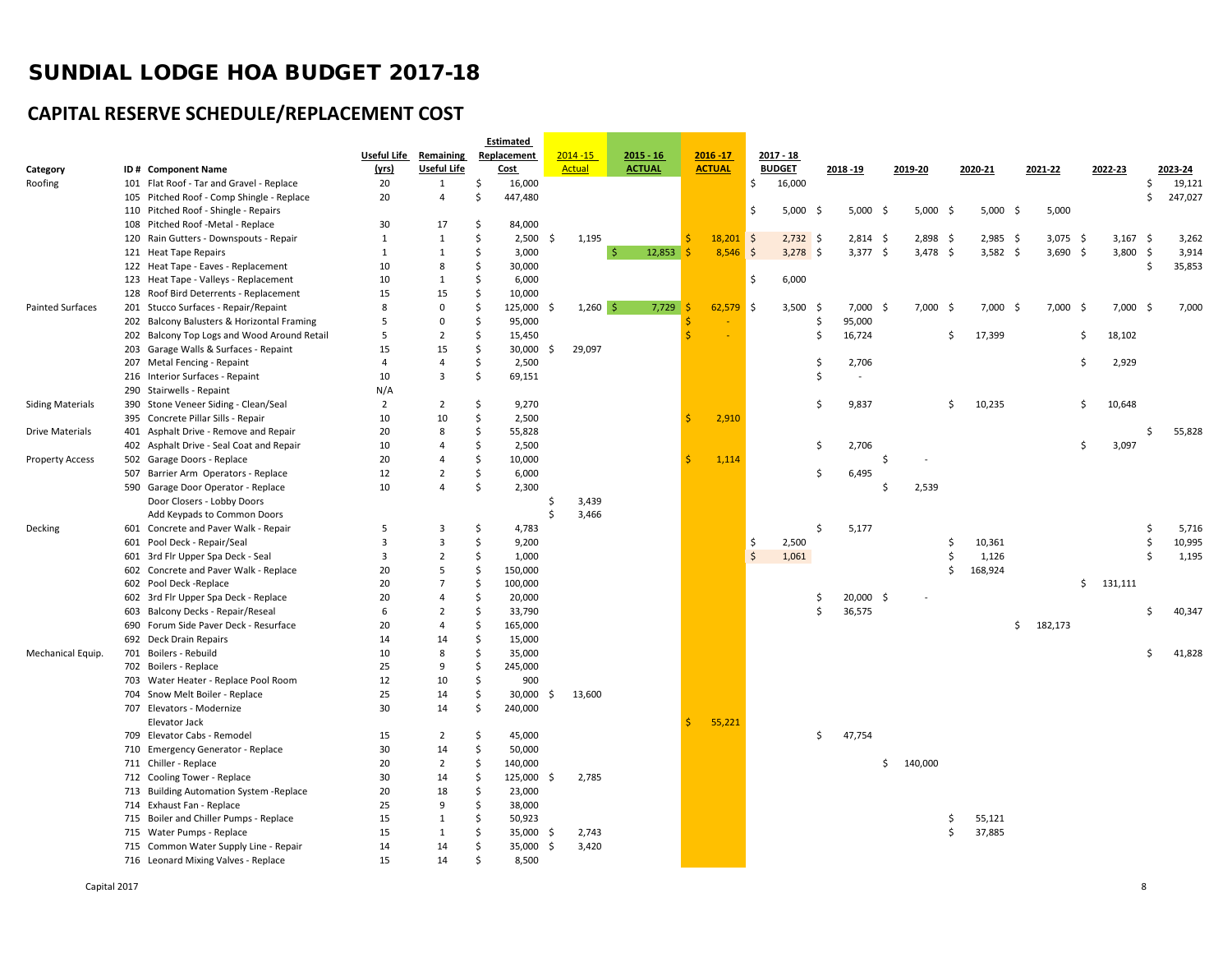## **CAPITAL RESERVE SCHEDULE/REPLACEMENT COST**

|             |                                                      |             |                    | Estimated        |                   |               |               |                    |            |            |              |         |         |         |              |    |         |
|-------------|------------------------------------------------------|-------------|--------------------|------------------|-------------------|---------------|---------------|--------------------|------------|------------|--------------|---------|---------|---------|--------------|----|---------|
|             |                                                      | Useful Life | Remaining          | Replacement      | $2014 - 15$       | $2015 - 16$   | $2016 - 17$   | 2017 - 18          |            |            |              |         |         |         |              |    |         |
| Category    | ID# Component Name                                   | (yrs)       | <b>Useful Life</b> | Cost             | <b>Actual</b>     | <b>ACTUAL</b> | <b>ACTUAL</b> | <b>BUDGET</b>      |            | 2018-19    | 2019-20      | 2020-21 |         | 2021-22 | 2022-23      |    | 2023-24 |
|             | 716 Pressure Reducing Valves - Replace               | 20          | 14                 | \$<br>48,000     |                   |               |               |                    |            |            |              |         |         |         |              |    |         |
|             | 717 Suspended Heaters - Replace                      | 20          | 5                  | \$<br>40,000     |                   |               |               |                    |            |            |              | \$      | 45,046  |         |              |    |         |
|             | 790 Air Handlers - Replace                           | 30          | 14                 | \$<br>180,000    |                   |               |               |                    |            |            |              |         |         |         |              |    |         |
|             | 790 CO Sensors - Replace                             | 10          | 10                 | \$<br>$3,389$ \$ | 3,390             |               |               |                    |            |            |              |         |         |         |              |    |         |
|             | 790 Expansion Tanks - Replace                        | 25          | 9                  | \$<br>12,000     |                   |               |               |                    |            |            |              |         |         |         |              |    |         |
|             | 790 Fan Coil Units - Replace (500)                   | N/A         | 5                  | Ś.<br>40,000     |                   |               |               |                    | \$         | 43,297     |              |         |         |         |              | Ś  | 47,804  |
|             | 790 Flat-Plate Heat Exchanger- Boiler - Replace      | 20          | 4                  | Ś.<br>23,000     |                   |               |               |                    |            |            | Ś.<br>25,394 |         |         |         |              |    |         |
|             | 790 Flat-Plate Heat Exchanger - Chiller - Replace    | 20          | 8                  | \$<br>91,334     |                   |               |               |                    |            |            |              |         |         |         |              | Ś  | 91,334  |
|             | 790 Hot Water Storage Tanks - Replace                | 20          | 18                 | \$<br>40,000     |                   |               |               |                    |            |            |              |         |         |         |              |    |         |
|             | 790 Tube Heat Exchangers -Boiler - Replace           | 10          | $\overline{4}$     | Ś<br>22,000      |                   |               |               |                    |            |            | 24,290<br>Ś. |         |         |         |              |    |         |
|             | 790 Variable Frequency Drive - New - Replace         | 15          | 12                 | Ś<br>3,000       |                   |               | 5,930         |                    |            |            |              |         |         |         |              |    |         |
|             | 790 Variable Frequency Drive - Replace               | 15          | $\mathbf{1}$       | Ś.<br>27,810     |                   |               |               |                    |            |            |              |         |         |         |              |    |         |
|             | 790 Water Softener System - Replace                  | 10          | 10                 | Ś.<br>20,000     | 15,732<br>- S     |               |               |                    |            |            |              |         |         |         |              |    |         |
|             | 791 Copper Piping - replace water pipes top flr      | 10          | 10                 | \$<br>40,000     |                   |               | 34,226        | <b>S</b><br>40,000 |            |            |              |         |         |         |              |    |         |
|             | 792 Hot Water Temperature Controller                 |             |                    | Ś<br>6,000       |                   |               |               | \$                 | 6,000      |            |              |         |         |         |              |    |         |
|             | Replace Valves in Chiller System                     |             |                    |                  |                   | 3,340<br>-Ś   |               |                    |            |            |              |         |         |         |              |    |         |
|             | Domestic Hot Water Tempering Valce                   |             |                    |                  | \$<br>15,129      |               |               |                    |            |            |              |         |         |         |              |    |         |
|             | Garage Exhaust Fans                                  |             |                    |                  | Ś<br>1,709        |               |               |                    |            |            |              |         |         |         |              |    |         |
|             | 794 Questar Gas Telemetry                            |             |                    |                  |                   |               | 9,775         |                    |            |            |              |         |         |         |              |    |         |
| Life/Safety | 901 Fire Protection System - Renovate                | 20          | 20                 | 112,000<br>\$    |                   |               | $71,058$ \$   | 53,942             |            |            |              |         |         |         |              |    |         |
| Fencing     | 1001 Wood Fencing - Replace                          | 15          | 5                  | \$<br>10,000     |                   |               |               |                    |            |            |              | \$      | 10,030  |         |              |    |         |
|             | 1002 Metal Fencing - Replace                         | 25          | 14                 | \$<br>12,000     |                   |               |               |                    |            |            |              |         |         |         |              |    |         |
|             | Chain Fence for Garbage Area                         |             |                    |                  |                   | -Ś<br>1,640   |               |                    |            |            |              |         |         |         |              |    |         |
| Pool/Spa    | 1101 Pool - Resurface                                | 10          | 10                 | Ś<br>13,400      |                   |               |               |                    |            |            |              |         |         |         |              |    |         |
|             | 1102 Lower Spa - Resurface                           | 10          | 5                  | \$<br>5,000      | 29,459<br>- \$    |               |               |                    |            |            |              |         |         |         |              |    |         |
|             | 1102 Upper Spas - Resurface                          | 10          | $\overline{4}$     | \$<br>8,000      |                   |               |               |                    |            |            |              |         |         |         |              |    |         |
|             | 1104 Pool and Spa Heaters - Replace                  | 12          | $\mathbf{1}$       | Ś.<br>14,853 \$  | $1,912$ \$        | $14,483$ \$   | 692           | S.<br>11,000       |            |            |              |         |         |         |              |    |         |
|             | 1105 Spa Heaters - Replace                           | 12          | 10                 | \$<br>8,000      |                   |               |               | \$                 | 5,000      |            |              |         |         |         |              |    |         |
|             | 1107 Pool and Spa Filters - Replace                  | 12          | $\mathbf{1}$       | \$<br>2,546      |                   |               |               |                    |            |            |              |         |         |         |              |    |         |
|             | 1108 Spa Filters - Replace                           | 12          | 10                 | Ś.<br>3,000      |                   |               |               | Ś.                 | 2,000      |            |              |         |         |         |              |    |         |
|             | 1110 Spa Pumps - Replace                             | 10          | 8                  | \$<br>6,000      |                   | -Ś<br>1,810   |               |                    |            |            |              |         |         |         |              | \$ | 7,171   |
|             | 1110 Pool and Spa Pumps - Replace                    | 10          | $\Omega$           | \$<br>3,600      |                   | -Ś<br>5,921   |               |                    |            |            |              |         |         |         |              |    |         |
|             | 1111 Chemical Controller Systems - Replace           | 10          | $\overline{a}$     | \$<br>16,000     |                   | -Ś<br>7,532   |               |                    |            |            | \$<br>17,665 |         |         |         |              |    |         |
|             | 1121 Lower Pool Furniture - Replace                  | 6           | 6                  | \$<br>21,250     | 21,217<br>- Ś     |               |               |                    |            |            |              | Ŝ.      | 20,000  |         |              |    |         |
|             | 1121 Upper Pool Furniture - Replace                  | 6           | $\Omega$           | Ś<br>8,000       |                   |               |               | \$                 | 8,320      |            |              |         | Ś       | 9,189   |              |    |         |
|             | 1190 Pool and Spa Lifts - Replace                    | 15          | 13                 | Ś.<br>28,000     |                   |               |               |                    |            |            |              |         |         |         |              |    |         |
|             | 1190 Spa Emergency Shut-Off System Replace           | 15          | 4                  | \$<br>1,000      |                   |               |               |                    |            | Ŝ          | 1,104        |         |         |         |              |    |         |
|             | 1200 Pool Shade System                               | 15          | 14                 | \$<br>15,000     |                   |               |               |                    |            |            |              |         |         |         |              |    |         |
|             | Recreation Equipmen 1304 Drinking Fountain - Replace | 15          | 4                  | Ś<br>1,400       |                   |               |               |                    |            |            | \$<br>1,546  |         |         |         |              |    |         |
|             | 1305 Barbeque Grill Stations                         | 10          | 9                  | Ś.<br>4,000      |                   |               |               |                    |            |            |              |         |         |         |              |    |         |
|             | 1308 Trash Receptacles - Replace                     | 12          | 1                  | Ś.<br>4,000      |                   |               |               |                    |            |            |              |         |         |         |              |    |         |
|             | 1309 Garage Recycle Receptacles - Replace            | 10          | 10                 | Ś.<br>2,500      |                   |               |               |                    |            |            |              |         |         |         |              |    |         |
| Telephone   | 1350 Leaf Funding Lease                              | 15          | $\overline{2}$     | Capital Lease    | $11,220$ \$<br>\$ | $11,654$ \$   | $11,654$ \$   |                    | 1,000      |            |              |         |         |         |              |    |         |
| Interiors   | 1401 Commercial Laundry Equipment - Replace          | 20          | 17                 | \$<br>57,005     |                   |               |               |                    |            |            |              |         |         |         |              |    |         |
|             | 1405 Furniture - Replace                             | 15          | $\overline{7}$     | 45,000<br>Ś      |                   |               |               |                    |            |            |              |         |         |         | \$<br>57,005 |    |         |
|             | 1406 Fitness Equipment - Replace                     | 15          | $\mathbf{1}$       | Ś.<br>10,000     |                   |               | $1,100$ \$    |                    | $3,500$ \$ | $3,500$ \$ | 3,500        |         |         |         |              |    |         |
|             | 1407 Cardio Equipment - Replace                      | 10          | $\mathbf{1}$       | Ś.<br>18,000     |                   |               |               |                    |            |            |              |         |         |         |              | Ś  | 19,102  |
|             |                                                      | 18          | $\mathbf{1}$       | \$<br>8,000      |                   |               |               |                    |            |            |              |         | Ŝ       | 9,189   |              |    |         |
|             | 1413 Large Building B Restrooms - Remodel            | 18          | 1                  | Ś.               |                   |               |               |                    |            |            |              |         |         |         |              |    |         |
|             | 1413 Lower Pool Restroom - Remodel                   |             | $\mathbf{1}$       | 3,000<br>Ŝ.      |                   |               |               |                    |            |            |              |         | Ŝ<br>\$ | 3,446   |              |    |         |
|             | 1413 Small Building B Restrooms - Remodel            | 18          |                    | 5,000            |                   |               |               |                    |            |            |              |         |         | 5,743   |              |    |         |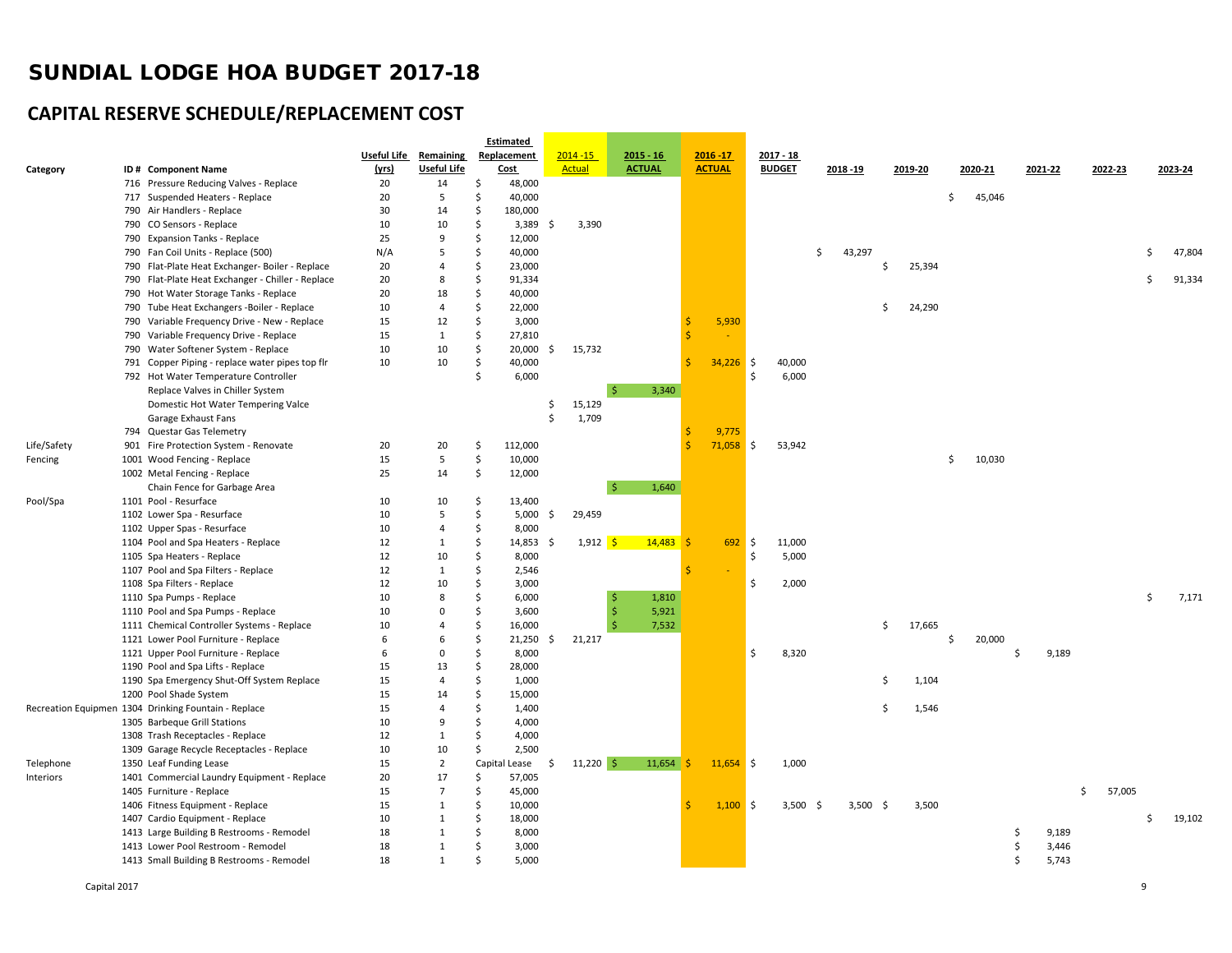## **CAPITAL RESERVE SCHEDULE/REPLACEMENT COST**

|                         |                                                                        |                            |                    |                     | Estimated       |             |                 |                            |                |                    |                     |                |                 |                   |                |                                                |            |
|-------------------------|------------------------------------------------------------------------|----------------------------|--------------------|---------------------|-----------------|-------------|-----------------|----------------------------|----------------|--------------------|---------------------|----------------|-----------------|-------------------|----------------|------------------------------------------------|------------|
|                         |                                                                        | Useful Life                | Remaining          |                     | Replacement     | $2014 - 15$ |                 | $2015 - 16$                | $2016 - 17$    |                    | $2017 - 18$         |                |                 |                   |                |                                                |            |
| Category                | ID# Component Name                                                     | (yrs)                      | <b>Useful Life</b> |                     | <u>Cost</u>     |             | <b>Actual</b>   | <b>ACTUAL</b>              | <b>ACTUAL</b>  |                    | <b>BUDGET</b>       | 2018-19        | 2019-20         | 2020-21           | 2021-22        | 2022-23                                        | 2023-24    |
|                         | 1420 Luggage Carts - Replace                                           | 15                         | 12                 | -\$                 | 6,000           |             |                 |                            |                |                    |                     |                |                 |                   |                |                                                |            |
|                         | 1490 Automatic Door Openers - Replace                                  | $\overline{7}$             | $\overline{7}$     | Ŝ.                  | 3,500           |             |                 |                            |                |                    |                     |                |                 |                   |                | Ś<br>4,101                                     |            |
|                         | 1490 Ice Machine - 2013 - Replace                                      | 12                         | 10                 | Ŝ.                  | 6,000           |             |                 |                            |                |                    |                     |                |                 |                   |                |                                                |            |
|                         | 1490 Ice Machine - Old - Replace                                       | 12                         | $\mathbf{1}$       | \$                  | 6,000           |             |                 |                            |                | \$                 | 6,367               |                |                 |                   |                |                                                |            |
|                         | 1493 Building Signage - Replace                                        | 8                          | 3                  | <sup>\$</sup>       | 15,000          | -Ś          | 2,429           |                            |                |                    |                     |                |                 |                   |                |                                                |            |
|                         | Window Replacement                                                     |                            |                    |                     |                 |             | -\$             | $1,702$ \$                 | 1,542          |                    |                     |                |                 |                   |                |                                                |            |
|                         | Corridor Woodwork                                                      |                            |                    |                     |                 | \$.         | 7,149           |                            |                |                    |                     |                |                 |                   |                |                                                |            |
|                         | Artwork                                                                |                            |                    |                     |                 | .S          | 750             |                            |                |                    |                     |                |                 |                   |                |                                                |            |
|                         | Conference Room Door Refund                                            |                            |                    |                     |                 | Ŝ           | (3, 210)        |                            |                |                    |                     |                |                 |                   |                |                                                |            |
|                         | Mechanical Room Drywall                                                |                            |                    |                     |                 |             | 632             |                            |                |                    |                     |                |                 |                   |                |                                                |            |
| Flooring                | 1501 Carpeting - Replace                                               | 8                          | 1                  | \$                  | 82,000          |             |                 |                            |                | $\ddot{\phi}$      | 87,019              |                |                 |                   |                |                                                |            |
|                         | 1590 Lobby Floors - Replace                                            | 30                         | 20                 | \$                  | 75,000          |             |                 |                            |                | $\frac{1}{2}$      | 79,591              |                |                 |                   |                |                                                |            |
| <b>Light Fixtures</b>   | 1601 Interier Light Fixtures - Replace                                 | 20                         | $\overline{4}$     | $\ddot{\mathsf{S}}$ | 85,000          |             |                 |                            |                |                    |                     |                |                 |                   |                |                                                |            |
|                         | 1602 Exterior Light Fixtures - Replace                                 | 20                         | 4                  | \$                  | 21,000          |             |                 |                            |                | \$                 | 7,500               |                |                 |                   |                |                                                |            |
|                         | 1690 Garage Light Fixtures - Replace                                   | 20                         | $\overline{4}$     | $\mathsf{\hat{S}}$  | 38,000          | \$.         | 36,639          |                            |                |                    |                     |                |                 |                   |                |                                                |            |
|                         | <b>Britenites Xmas</b>                                                 |                            |                    |                     |                 | -S          | 3,000           |                            |                |                    |                     |                |                 |                   |                |                                                |            |
|                         | <b>Exterior LED Lights</b>                                             |                            |                    |                     |                 |             |                 |                            | 1,471<br>Ś     |                    |                     |                |                 |                   |                |                                                |            |
| Landscaping             | 1890 Side Garden Area - Waterproof                                     | 25                         | 9                  | Ŝ.                  | 112,000         |             |                 |                            |                |                    |                     |                |                 |                   |                |                                                |            |
|                         | <b>Smoke Dampers</b>                                                   |                            |                    |                     |                 |             |                 |                            | 68,664         | $\ddot{\varsigma}$ | 41,336              |                |                 |                   |                |                                                |            |
|                         | 3rd Floor Exteriot Door                                                |                            |                    |                     |                 | Ś           | 3,823           |                            |                |                    |                     |                |                 |                   |                |                                                |            |
|                         | <b>Building B Water Leaks</b>                                          |                            |                    |                     |                 | Ś           | 25,222          |                            |                |                    |                     |                |                 |                   |                |                                                |            |
|                         | Fitness Room Renovation                                                |                            |                    |                     |                 | Ŝ           | 33,099          |                            |                |                    |                     |                |                 |                   |                |                                                |            |
|                         | Board Room TV                                                          |                            |                    |                     |                 |             |                 |                            | 1,047          |                    |                     |                |                 |                   |                |                                                |            |
|                         | Ski Locker Room                                                        |                            |                    |                     |                 | Ŝ           | $39,779$ \$     | 176                        |                |                    |                     |                |                 |                   |                |                                                |            |
|                         | Lobby Guest Printer                                                    |                            |                    |                     |                 | -S          | 699             |                            |                |                    |                     |                |                 |                   |                |                                                |            |
|                         | Replace closet door Bldg C                                             |                            |                    |                     |                 | Ś           | 270             |                            |                |                    |                     |                |                 |                   |                |                                                |            |
|                         | Garage Barriers                                                        |                            |                    |                     |                 | -Ś          | 4,082           |                            |                |                    |                     |                |                 |                   |                |                                                |            |
|                         | Misc Parts - all Projects                                              |                            |                    |                     |                 | -S          | 5,784           |                            |                |                    |                     |                |                 |                   |                |                                                |            |
| <b>Special Projects</b> | Standalone TV System                                                   |                            |                    | -\$                 | 20,000          |             |                 | 66,079                     |                |                    |                     |                |                 |                   |                |                                                |            |
|                         | Internet Set Up                                                        |                            |                    |                     |                 |             |                 |                            | 5,172<br>Ś     |                    |                     |                |                 |                   |                |                                                |            |
|                         | Smoke Detectors                                                        |                            |                    |                     |                 |             |                 |                            | 3,000          |                    |                     |                |                 |                   |                |                                                |            |
|                         | <b>Bathroom Renovation</b>                                             |                            |                    |                     |                 |             |                 | 31,740                     |                |                    |                     |                |                 |                   |                |                                                |            |
|                         | Door Closers - Lobby Doors                                             |                            |                    |                     |                 |             |                 |                            | 404            |                    |                     |                |                 |                   |                |                                                |            |
|                         | Electrical System Survey / Rewire                                      |                            |                    |                     |                 |             |                 |                            |                |                    | $22,765$ \$ 127,235 |                |                 |                   |                |                                                |            |
|                         | 3 New Ground Pool Heaters                                              |                            |                    |                     |                 |             |                 | $7,000$ \$<br>$\mathsf{S}$ |                |                    |                     |                |                 |                   |                |                                                |            |
|                         | Window Replacement                                                     |                            |                    |                     |                 |             |                 |                            |                |                    |                     |                |                 |                   |                |                                                |            |
|                         | Additional Bird Deterents - South Side                                 |                            |                    |                     |                 |             | -\$             | 4,827                      |                |                    |                     |                |                 |                   |                |                                                |            |
|                         | <b>Additional Internet Access Points</b>                               |                            |                    |                     |                 |             |                 | 11,778                     |                |                    |                     |                |                 |                   |                |                                                |            |
|                         | Enclose Lower Fire Pit in Pool Area/Benchs                             |                            |                    |                     |                 |             |                 |                            |                |                    |                     |                |                 |                   |                |                                                |            |
|                         | RFID Lock Upgrade                                                      |                            |                    |                     |                 |             |                 |                            | 104,552<br>ς.  |                    |                     |                |                 |                   |                |                                                |            |
|                         | Front Entry Regrading Roundabout                                       |                            |                    | -\$                 | 18,000          |             | $\mathsf{S}$    | 8,075<br>-Ś                | 153            |                    |                     |                |                 |                   |                |                                                |            |
|                         | Design Program                                                         |                            |                    |                     |                 |             |                 |                            | $8,094$ \$     |                    | $437,235$ \$        | 10,000         |                 |                   |                |                                                |            |
|                         | <b>Budget Capital Expenditures</b>                                     |                            |                    |                     | $$4,154,162$ \$ |             | 320,922 \$      | $198,339$ \$               | 499,868        | $\zeta$            | $957,116$ \$        | $317,963$ \$   | $234,414$ \$    | 389,695 \$        | $223,507$ \$   | $240,960$ \$                                   | 371,348    |
|                         |                                                                        |                            |                    |                     |                 |             |                 |                            |                |                    |                     |                |                 |                   |                |                                                |            |
|                         | Anticipated Beginning Capital Balance Assumes Bad Debt W/O             |                            |                    |                     |                 |             | $$704,867$ \$   | 582,955 \$                 | 660,491 \$     |                    | 500,860 \$          | 653,476 \$     | 753,439<br>\$   | 945,310 \$        |                | 990,426 \$ 1,210,426 \$                        | 1,421,843  |
|                         | Actual / Budgeted Reserve Placement (Anticipates a 2% increase yearly) |                            |                    |                     |                 | Ŝ.          | 199,010 \$      | 275,876 \$                 | 340,238 \$     |                    | 409,732 \$          | 417,926 \$     | 426,285 \$      | 434,811 \$        | 443,507 \$     | 452,377 \$                                     | 461,425    |
|                         | <b>Special Assessment</b>                                              |                            |                    |                     |                 |             |                 |                            |                | $\mathsf{S}$       | 700,000             |                |                 |                   |                |                                                |            |
|                         | Budgeted Capital Expenses (from above)                                 |                            |                    |                     |                 | \$          | $(320, 922)$ \$ | $(198, 339)$ \$            | $(499,868)$ \$ |                    | $(957, 116)$ \$     | $(317,963)$ \$ | $(234, 414)$ \$ | (389, 695)<br>-\$ | $(223,507)$ \$ | $(240,960)$ \$                                 | (371, 348) |
|                         | Anticipated Ending Capital Balance                                     |                            |                    |                     |                 | S.          | 582,955 \$      | 660,491 \$                 | 500,860 \$     |                    | 653,476 \$          | 753,439 \$     | 945,310 \$      |                   |                | 990,426 \$ 1,210,426 \$ 1,421,843 \$ 1,511,920 |            |
|                         |                                                                        | Net Change Capital Reserve |                    |                     |                 |             |                 |                            |                |                    |                     |                |                 |                   |                |                                                |            |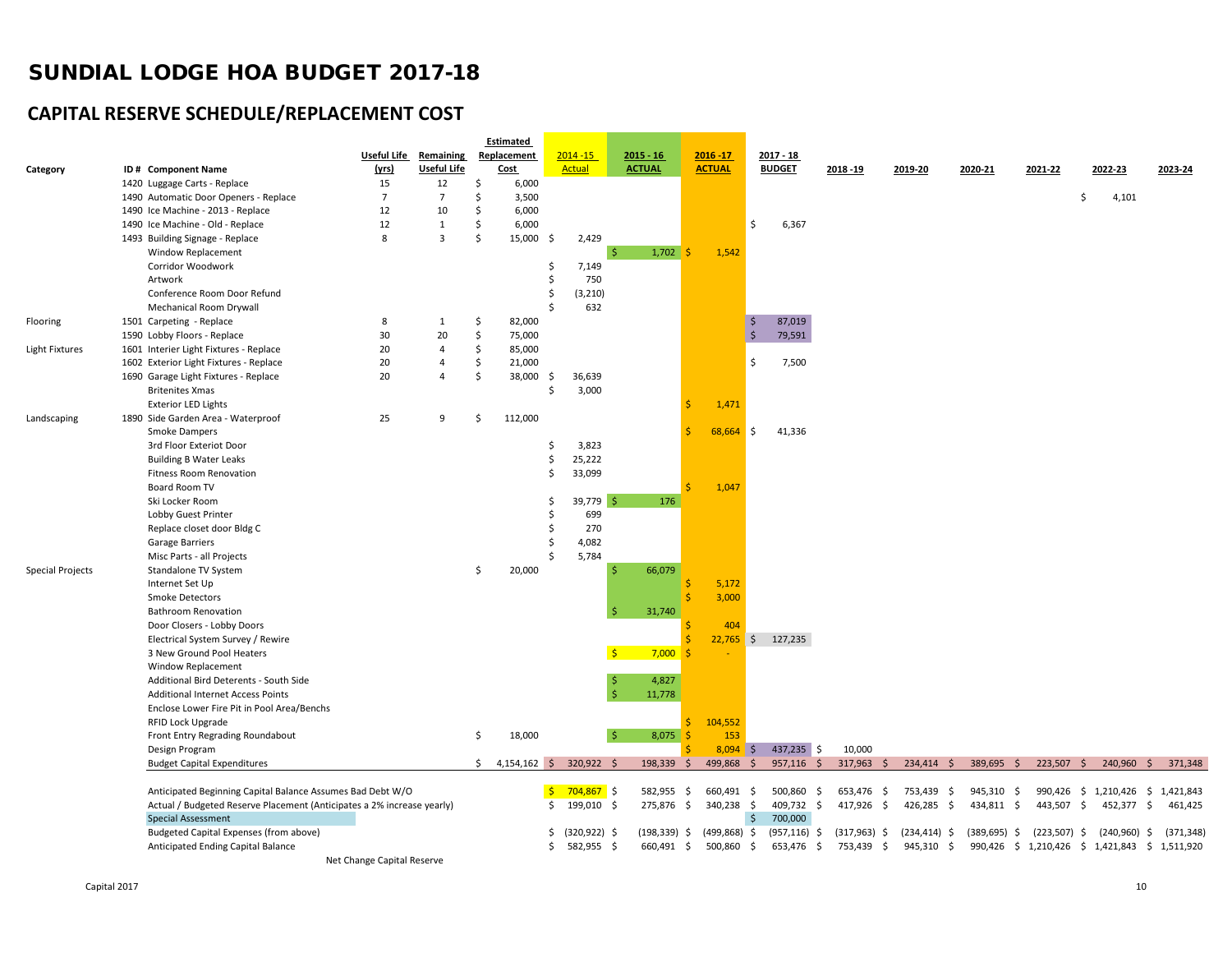## **CAPITAL RESERVE SCHEDULE/REPLACEMENT COST**

|          |                                                       |                    |             | <b>Estimated</b> |             |               |               |               |           |             |           |             |           |             |
|----------|-------------------------------------------------------|--------------------|-------------|------------------|-------------|---------------|---------------|---------------|-----------|-------------|-----------|-------------|-----------|-------------|
|          |                                                       | <b>Useful Life</b> | Remaining   | Replacement      | $2014 - 15$ | $2015 - 16$   | 2016 - 17     | 2017 - 18     |           |             |           |             |           |             |
| Category | ID# Component Name                                    | (yrs)              | Useful Life | Cost             | Actual      | <b>ACTUAL</b> | <b>ACTUAL</b> | <b>BUDGET</b> | 2018 - 19 | 2019-20     | 2020-21   | 2021-22     | 2022-23   | 2023-24     |
|          | Reserve Study Fully Funded Balance                    |                    |             |                  | \$2.372.765 | 2.542.157     | 2,624,643     | 2,612,630     | 2,920,943 | \$3.184.617 | 2,239,328 | \$2,288,237 | 2.627.331 | \$2,754,686 |
|          | Percent Funded by the HOA - Beginning Capital Balance |                    |             |                  | 29.7%       | 22.9%         | 25.2%         | 19.2%         | 22.4%     | 23.7%       |           | 43.3%       | 46.1%     | 51.6%       |
|          | Percent Funded by the HOA - Ending Capital Balance    |                    |             |                  | 24.6%       | 26.0%         | 19.1%         | 25.0%         | 25.8%     | 29.7%       |           | 52.9%       | 54.1%     | 54.9%       |
|          |                                                       |                    |             |                  |             |               |               |               |           |             |           |             |           |             |